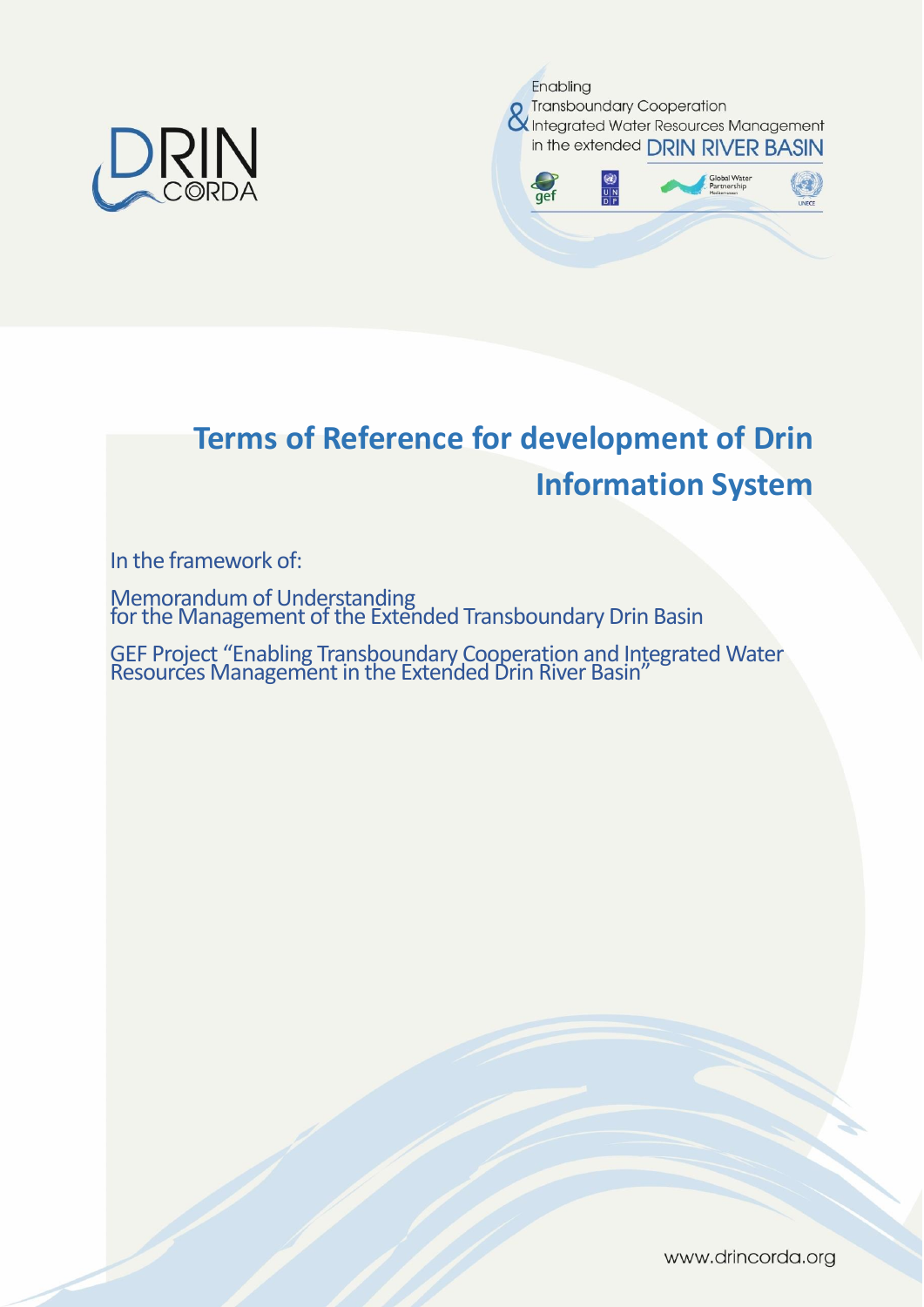The Coordinated Action for the implementation of the Memorandum of Understanding for the management of the Drin basin (Drin CORDA) is supported by the GEF Drin Project. The latter is implemented by the United Nations Development Programme (UNDP) and executed by the Global Water Partnership (GWP) through GWP-Mediterranean (GWP-Med), in cooperation with the United Nations Economic Commission for Europe (UNECE). GWP-Med serves as the Secretariat of the Drin Core Group, the multilateral body responsible for the implementation of the Memorandum of Understanding.

Disclaimer: *The document adheres to the UN rules and policies regarding the names and international status of Riparian's and/or other geographical areas etc. The use of characterizations, names, maps or other geographical statements in this document in no way implies any political view or positions of the Parties which are executing and implementing the Project.*

For more information, please contact



Web: [www.gwpmed.org](http://www.gwpmed.org/)

Headquarters: 12, Kyrristou str., 10556 Athens, Greece T: +30210-3247490, -3247267, F: +30210-3317127 E-mail: [secretariat@gwpmed.org](mailto:secretariat@gwpmed.org)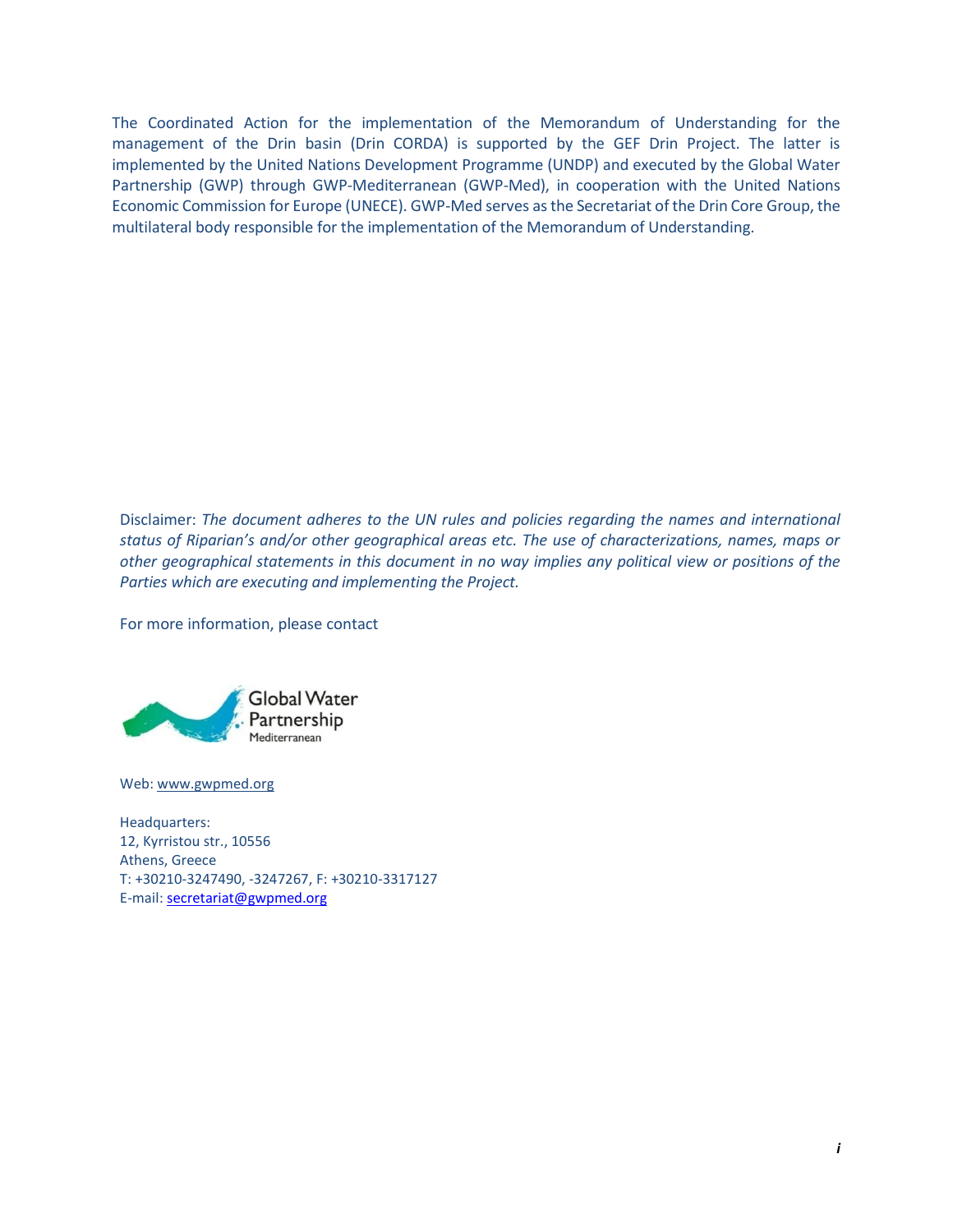# **Table of Contents**

| 1.1<br>1.2 |  |  |  |  |  |  |  |
|------------|--|--|--|--|--|--|--|
| 1.3<br>1.4 |  |  |  |  |  |  |  |
|            |  |  |  |  |  |  |  |
| 2.1        |  |  |  |  |  |  |  |
| 2.2        |  |  |  |  |  |  |  |
| 2.3        |  |  |  |  |  |  |  |
| 2.4<br>2.5 |  |  |  |  |  |  |  |
|            |  |  |  |  |  |  |  |
| 3.1        |  |  |  |  |  |  |  |
| 3.2        |  |  |  |  |  |  |  |
| 3.3        |  |  |  |  |  |  |  |
|            |  |  |  |  |  |  |  |
| 4.1        |  |  |  |  |  |  |  |
| 4.2        |  |  |  |  |  |  |  |
| 4.3        |  |  |  |  |  |  |  |
| 4.4        |  |  |  |  |  |  |  |
| 4.5        |  |  |  |  |  |  |  |
| 4.6        |  |  |  |  |  |  |  |
|            |  |  |  |  |  |  |  |
|            |  |  |  |  |  |  |  |
|            |  |  |  |  |  |  |  |
|            |  |  |  |  |  |  |  |

# **Revision History**

| <b>Name</b> | Date       | <b>Reason For Changes</b> | <b>Version</b> |
|-------------|------------|---------------------------|----------------|
| Base        | 04-07-2019 |                           | 1.0            |
| Revision 1  | 14-07-2019 | Comments from NC          | 1.<br>.        |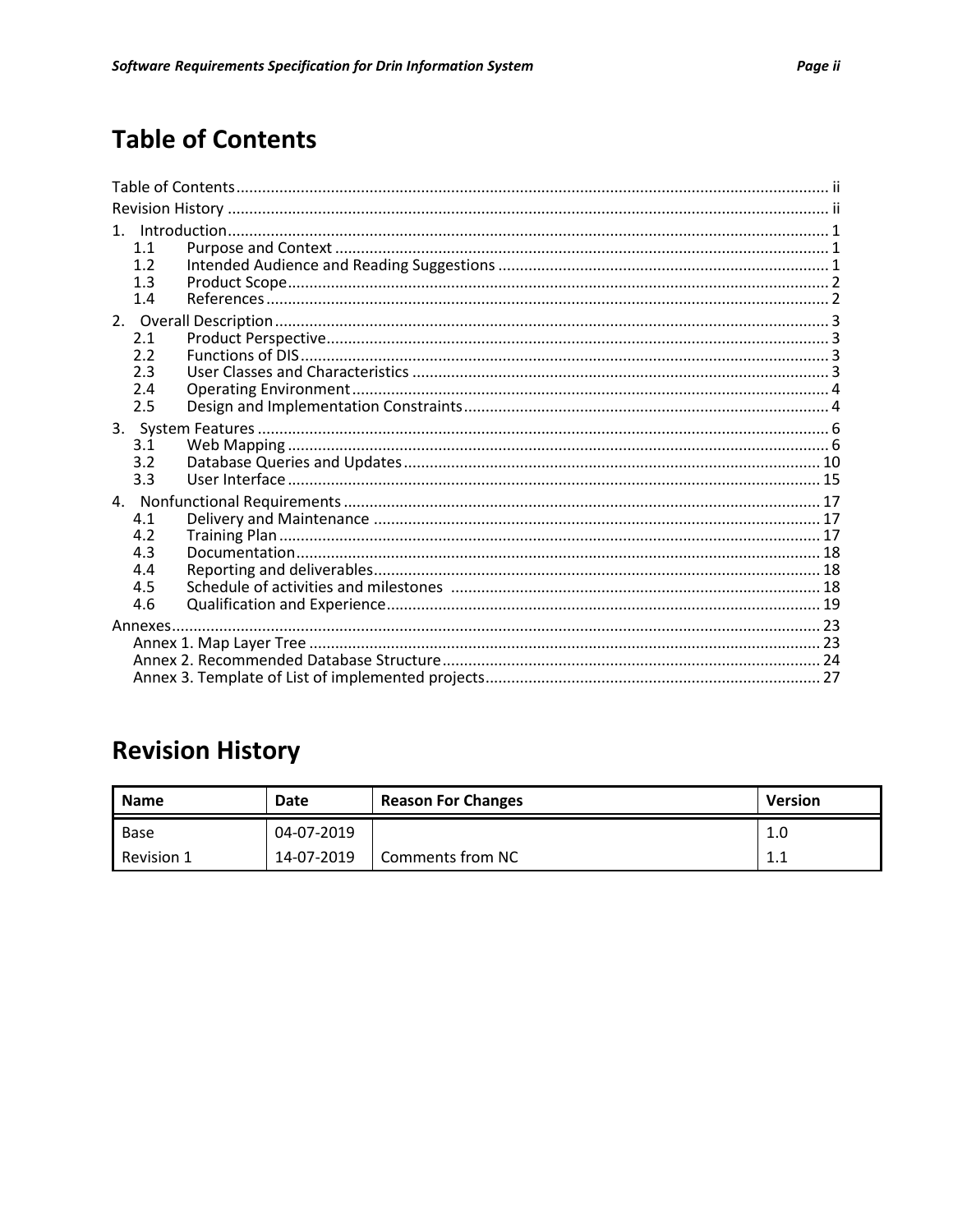## <span id="page-3-0"></span>**1. Introduction**

#### **1.1 Purpose and Context**



The purpose of this software requirements specification (SRS) is to define functions and non-functional requirements for a Drin Information System (DIS) for the extended Drin river basin.

[Global Environment Facility](http://www.thegef.org/) (GEF) [project](http://drincorda.iwlearn.org/gef-supported-drin-project) *Enabling transboundary cooperation and integrated water resources management in the extended Drin River Basin* (Drin Project) is implemented by the United Nations Development Programme (UNDP) and executed by the [Global Water Partnership -](https://www.gwp.org/en/gwp-mediterranean/) Mediterranean (GWP-Med).

One of the main outputs of the project is development of the [Transboundary diagnostic analysis](https://www.gwp.org/globalassets/global/gwp-med-files/announcements/international-expert-drin/c10101-drin-tda-tor.pdf) (TDA) which is backed up by development of six specific thematic reports.

In the process of developing the TDA during the last three years, vast amount of information has been collected and processed from four countries. Information was used/processed in a structured manner, and GIS files are stored in an internal project database as an [ArcGIS Online](https://www.esri.com/en-us/arcgis/products/arcgis-online/overview) application. Contents of the database follows the thematic division from thematic reports.

The new DIS shall be a web application with interactive

maps as a major vehicle for database queries. The database itself shall interact with existing systems and databases within the riparian countries. It shall initially be populated with data and map layers from the Drin Project internal application.

#### **1.2 Intended Audience and Reading Suggestions**

This document is the technical part of the tender dossier for a Drin Information System. During and after the DIS is being developed and launched, the document will serve as a two-way insurance policy that assures that both the GEF Project and the software developer understand the other's requirements.

The specifications can be read sequentially but to ease communication and negotiations between contractor and the developer, Chapte[r 3](#page-8-0) describing features of the new system initially required, has been annotated with codes for each requirement. Hopefully this will make it easier to refer to the specific detailed functional requirements. The electronic versions of the document (Word and PDF) also hold many cross-references and external links to make non-linear navigation through the document easier.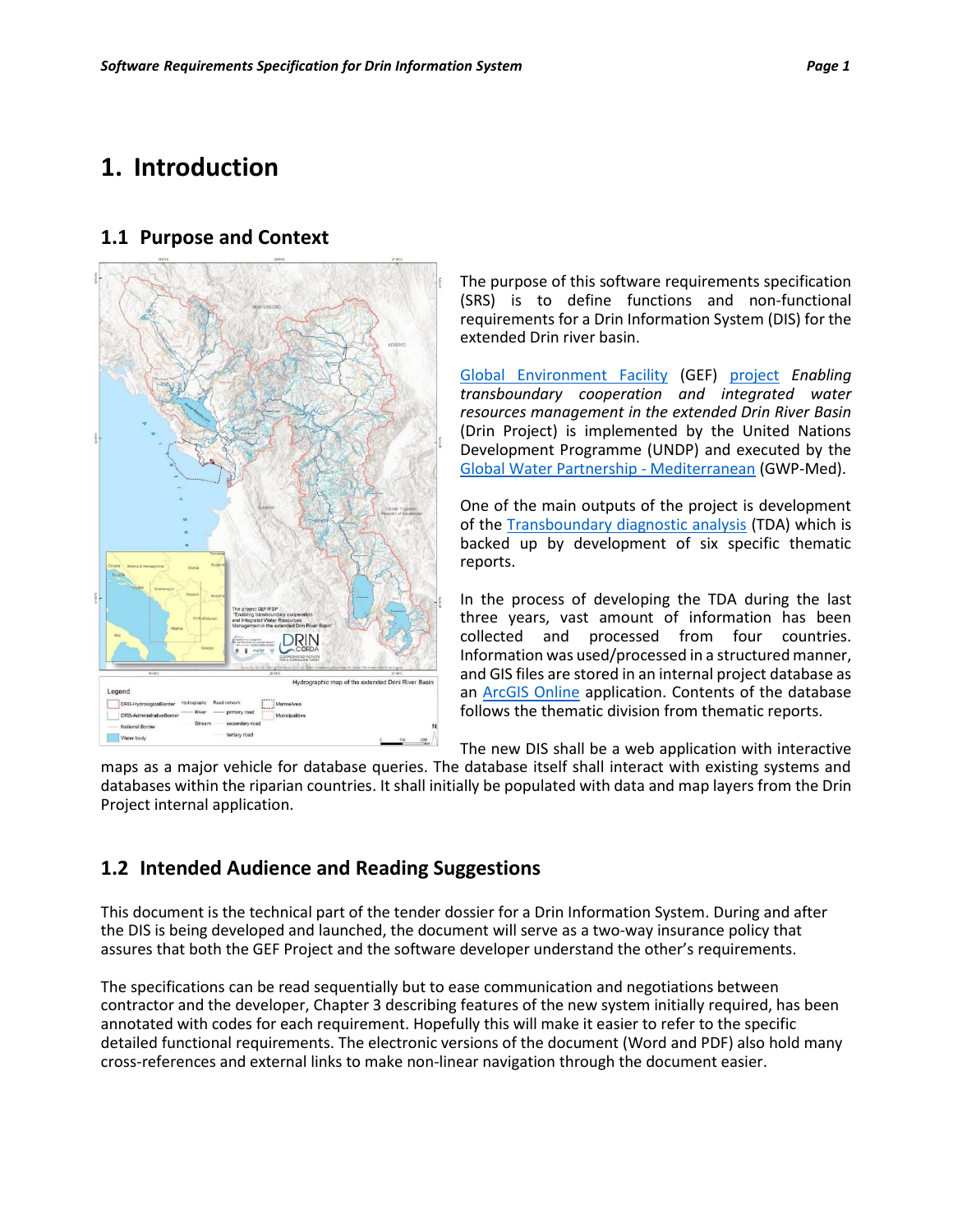## **1.3 Product Scope**

The scope of the DIS is to give easy access to Drin basin information at different levels:

- The general Public shall be able to retrieve information, such as graphs, photos and tables as processed data from the DIS database using map clicks;
- Government staff may use the DIS in their daily work, which include document preparation, [Water](https://en.wikipedia.org/wiki/Water_Framework_Directive)  [Framework Directive](https://en.wikipedia.org/wiki/Water_Framework_Directive) (WFD) assessments, preparation of Excel or XML files submitted to the [European Environmental Agency](https://www.eea.europa.eu/) (EEA) annually, as well as decision support and planning efforts;
- GEF Project staff will use the system during finalization of the TDA; and
- Specially trained staff shall be enabled to keep the database updated as well as the overall system maintained and responsive to changes in the real environment that the DIS describes. Besides encoding and data upload, this includes such functions as map maintenance and definition of new river basin parameters within the DIS.

## **1.4 References**

Prior to preparation of this specification document, three tasks were carried out:

- 1. Describe characteristics and services offered by the new DIS application
- 2. Analyze existing datasets, current GIS use and propose adjustments
- 3. Advise on technical solutions for the DIS

The main conclusion from Task 1 has been a list of map layers and a proposed database structure as outlined in *[Annex](#page-25-0) 1* and *[Annex](#page-26-0) 2*. It was considered important to populate the new system with real data and maps from day one, and the developer will gain access to 27 layers and their attributes to do so.

A main conclusion from Task 2 was that an accurate river network and a sub-sub catchment map layer shall be provided in addition to the 27 layers mentioned above. Downloaded layers for land cover and a road network will also be made available for the developer. All layers will be in UTM zone 34N projection with WGS84 as spheroid.

The main conclusion from Task 3 has been to give the developer as free hands as possible when it comes to selection of technology and platform. The technology chosen by the developer, however, must be clearly described in the bid document. The exact choice of hosting facilities is still open, see Sectio[n 2.4.](#page-6-0)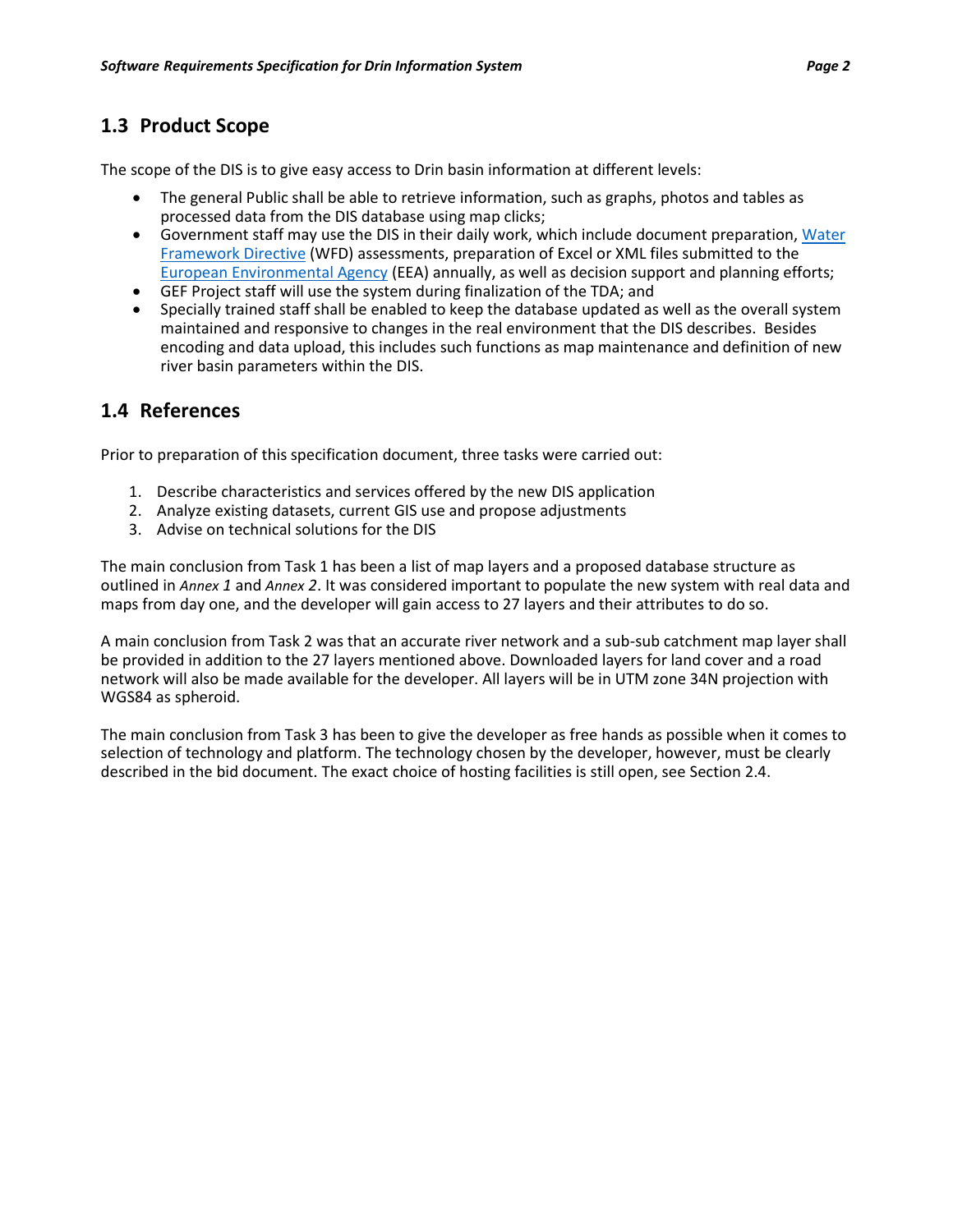# **2. Overall Description**

## **2.1 Product Perspective**

The DIS is a new product but shall link to upcoming systems in the riparian countries. Among those are environmental information systems, planned and under development. Issues to be addressed by the developer are therefore

- Integration of these systems with the DIS and timing of implementation
- Since the linkage between national systems and the DIS shall be simple file transfer initially, organization of these files must be considered

Regarding timing, it is recommended to start with a minimum system, but a system that is prepared for expansion and linkage to national information systems not yet completely implemented when DIS 1.0 is launched.

Regarding the type of linkage, the recommendation is to use Excel file export and import. However, future versions of DIS will most likely need upgrades to more advanced and automatic data sharing mechanisms using XML and/or database replication.

## **2.2 Functions of DIS**

The main function of the DIS shall be to retrieve water- and basin-related information from a database using web technology and interactive maps. Maps can be clicked, and database query results returned to the webpage. Data can be exported both for internal use and in formats requested by EEA. Despite there may be more than one data source behind the scenes, end-users will experience the system as retrieving data from one repository.

In order to keep the system updated, a series of encoding functions shall be implemented. A logged-in user with the privilege to do so shall be able to do minor updates by right-clicking a data item and next update it, or for more comprehensive updates, upload an Excel file with the new data. The Excel file might be generated from the system, populated with existing data and ready for being updated and populated with new data by a power user. That way a power user becomes responsible for QA of data from one riparian country.

Not only numbers and texts, but photos and map layers as well, shall be maintained via one or both mechanisms.

To secure authorized access to updates and uploads, user administration shall be part of the system.

In summary, the product will have these main components:

- Web mapping
- Database
- User interface with tools.

## **2.3 User Classes and Characteristics**

Users of DIS can be divided into

• The general Public and Government staff retrieving information, i.e. visitors to the DIS website who are not logged-in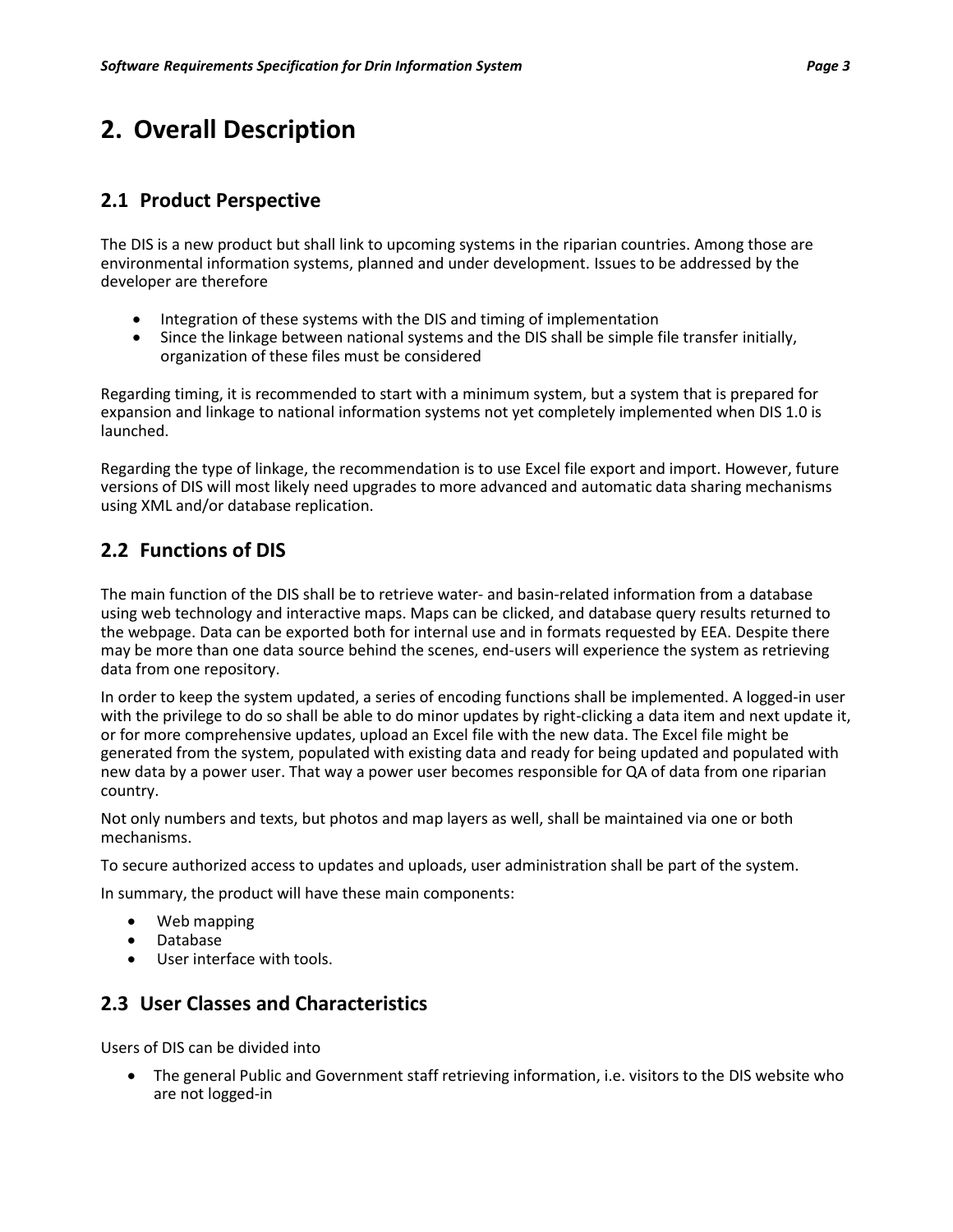- Logged-in users:
	- o A user administrator (GWP-Med)
	- o Power users (one per country)
	- o Specialized encoders and updaters of the DIS database and maps
	- o Developers who maintain the DIS remotely

Encoders and updaters will further be divided into subgroups depending on what they encode and update. The developer access via the application can be skipped if the hosting facility allows for remote desktop. See als[o DB 7.](#page-16-0)

## <span id="page-6-0"></span>**2.4 Operating Environment**

DIS as a web application shall be operational on all major browsers. Specifically, it must successfully be tested on recent versions of browsers which are [HTML 5](https://en.wikipedia.org/wiki/HTML5) compliant. Any dependency on Adobe's [Flash](https://en.wikipedia.org/wiki/Adobe_Flash) must be avoided.

Although not a strict requirement to run the app on all types of mobile devices, DIS 1.0 must at least be prepared to be upgradable to for example understand gestures in addition to mouse events.

On the server side there are no restrictions except technical constraints caused by the selected hosting facilities. The developer can choose platform by operating system (*Linux, Windows*, …) and database system (*MySQL, SQL Server, Oracle*, …), and after that a host can be selected. Among the candidates are:

- UN server or UN-related server, such as hosts for the domain[s drincorda.iwlearn.org,](http://drincorda.iwlearn.org/) [geonode.iwlearn.org](http://geonode.iwlearn.org/) and [ihp-wins.unesco.org](http://ihp-wins.unesco.org/)
- Local company: dedicated server
- International company with cloud services: [AWS](https://aws.amazon.com/ec2/?nc2=h_m1) (Amazon)[, GCP](https://cloud.google.com/compute/pricing) (Google)[, Azure](https://azure.microsoft.com/en-us/overview/what-is-azure/iaas/) (Microsoft)

[A https](https://en.wikipedia.org/wiki/HTTPS) domain is highly recommended over http.

## **2.5 Design and Implementation Constraints**

Web mapping platform can be chosen by the developer with the only condition that in case of licensed software, the licensing shall be included in the offering. Examples of valid web mapping platforms are:

- **[MapServer](https://www.mapserver.org/)**
- [Mapbender](https://www.mapbender.org/)
- [ArcGIS API for JavaScript](https://developers.arcgis.com/javascript/)
- [Google Maps API](https://developers.google.com/maps/documentation/javascript/tutorial)
- [Google Earth \(Cesium\)](https://cesiumjs.org/tutorials/google-earth/Part-I/)
- [Google Earth Engine API](https://developers.google.com/earth-engine/)
- **[Bing Maps APIs](https://www.microsoft.com/en-us/maps/choose-your-bing-maps-api)**
- [QGIS Server](https://docs.qgis.org/2.14/en/docs/user_manual/working_with_ogc/ogc_server_support.html)
- **[OpenLayers](https://openlayers.org/)**
- **[MapGuide](http://mapguide.osgeo.org/)**
- [ka-Map](http://ka-map.maptools.org/index.phtml)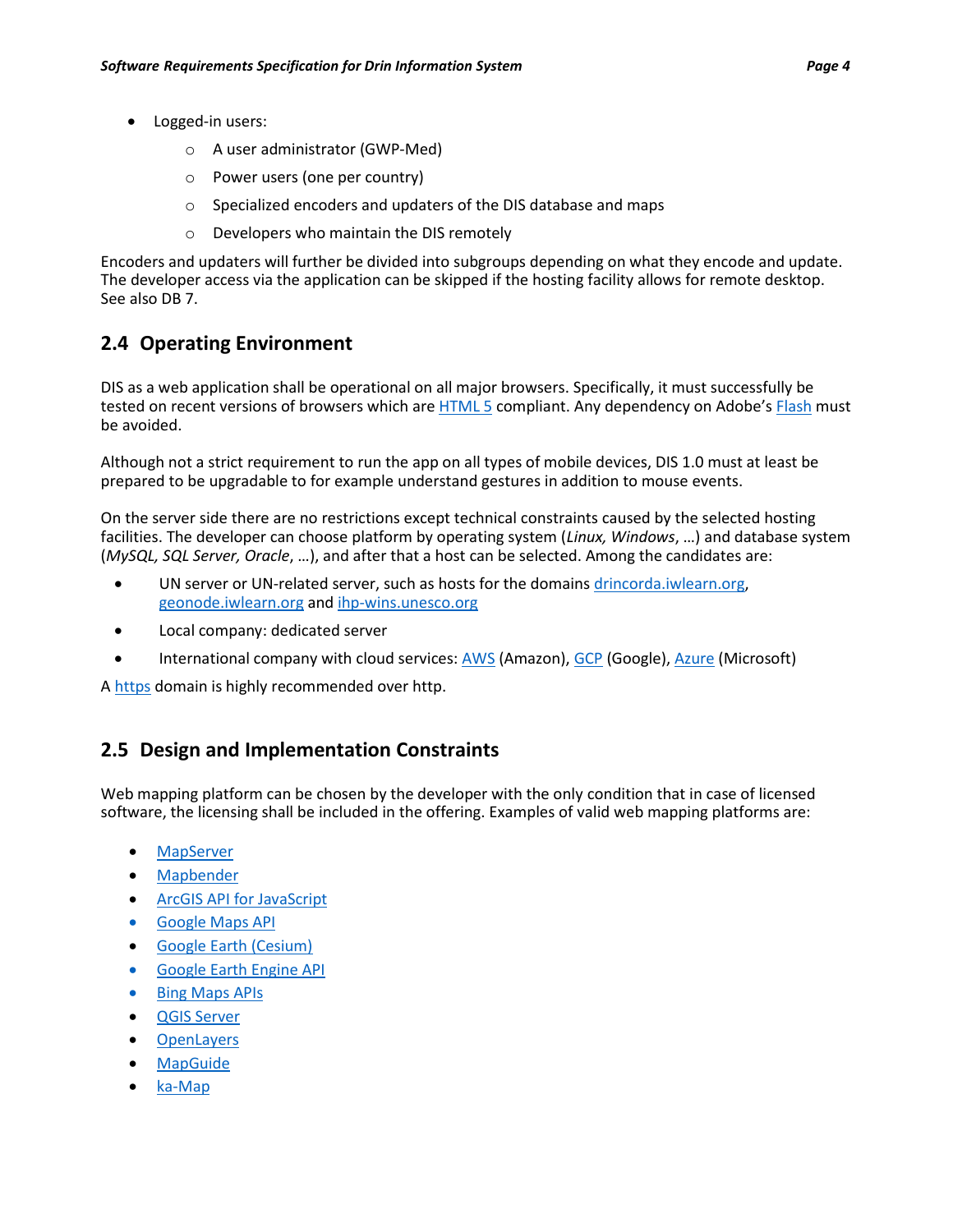- [CartoWeb](http://cartoweb.org/)
- [deegree](http://www.deegree.org/)

Regarding choice of digital maps format and services, there are also very few constraints except that their projection must be UTM 34N. In the following [shapefiles](https://en.wikipedia.org/wiki/Shapefile) are assumed to be the source of maps on the server to be shown as raster images in the client's browser. However, rather than shapefiles, Google Maps [JavaScript](https://developers.google.com/maps/documentation/javascript/reference/3.exp/) API objects or something else with similar functionality might be used to implement web mapping.

A similar freedom for the developer is the choice of standard software to produce graphs, charts and widgets on the client side. The examples shown in Section [3.1.3](#page-9-0) under [WM 8](#page-10-0) were produced by Google [Chart](https://developers.google.com/chart/) with Google Visualization API.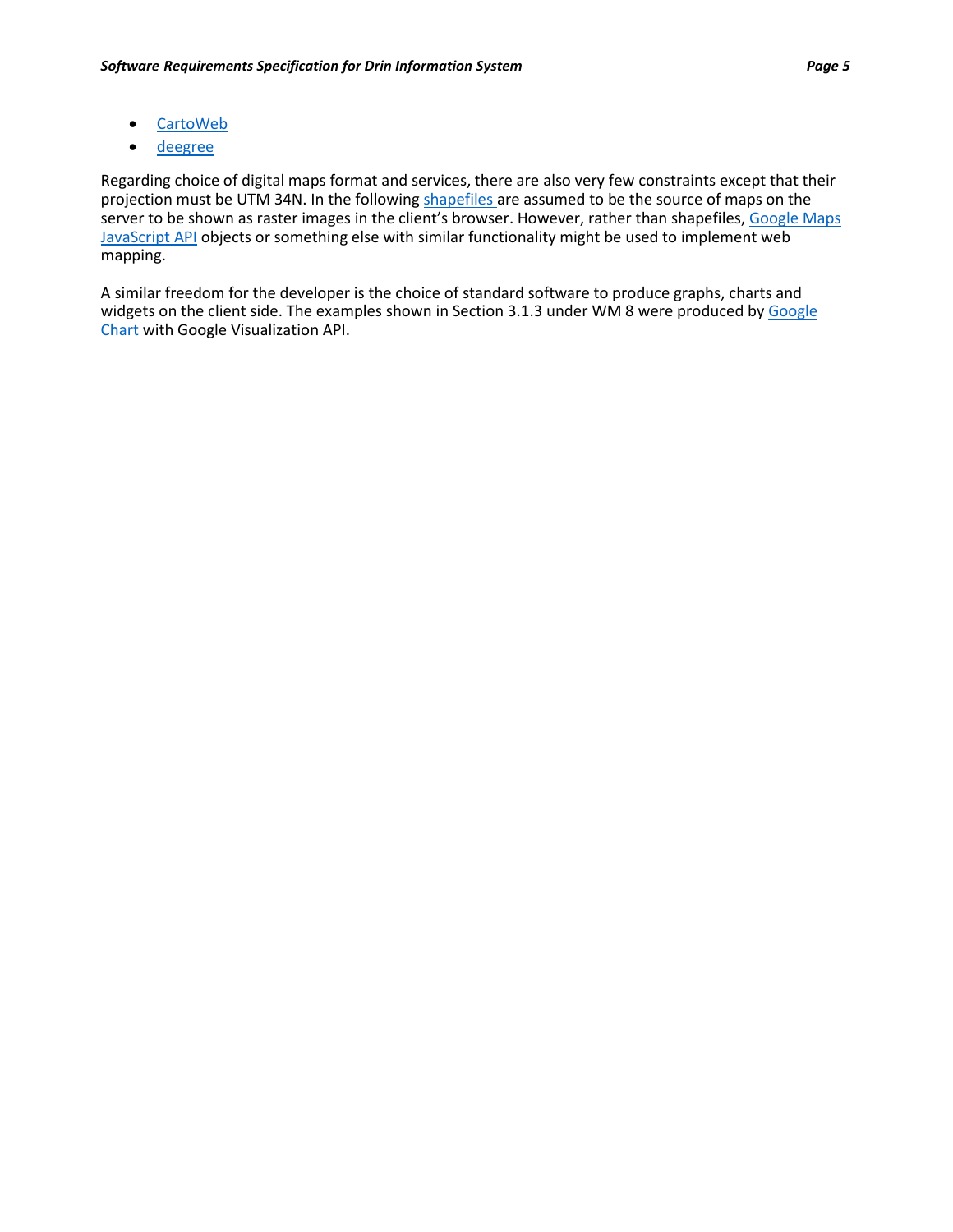## <span id="page-8-0"></span>**3. System Features**

The mandatory features of the first version of DIS (*DIS 1.0*) are

| $\bullet$ | Web mapping                  | WM  |
|-----------|------------------------------|-----|
| $\bullet$ | Database queries and updates | DB  |
| $\bullet$ | User interface and tools     | IJΙ |

This chapter describes each feature, first its overall functionality, then how a user might perform some of

its functions ("use cases") and finally gives a formal list of functional requirements for the feature. Each requirement is given a code and it is suggested to refer to that code when negotiations between developer and beneficiary/contractor take place.

## **3.1 Web Mapping**

#### **3.1.1 Web Mapping – Description**

Interactive maps shall be embedded on the DIS webpage. Each map is a set of superimposed layers in UTM 34N projection that can be switched on and off by the user. Some layers can be queried, for example points representing monitoring stations; others cannot, for example a land cover layer with polygons in different colors indicating areas with forest, agriculture, urbanization, etc. The latter is an example of a thematic map layer with several classes (*forest*, *agriculture* and *urbanization*). Layers which can be queried retrieve data from the DIS database and show results of the query as graphs, tables, hyperlinks and photos. Layers which are thematic shall show its classes on a legend.

Map layers shall be grouped into main groups, like *Admin Units*, *Water, Soil and land-use*, and *Industries and emissions*, which further may be divided into subgroups and sub-subgroups, such as *{ Water { Surface water { Monitoring stations { River water quality, Lake water quality, Gauging stations, …} … } … } … }*. This hierarchy invites for a tree-view control as the tool for selecting map layers by the user.

A complete tree with map layers known to exist and which should be a first version is shown in [Annex 1.](#page-25-0) This tree, however, will need to be expanded and modified in the future, and it is mandatory that maintenance of the tree-view and the map layers is easy to carry out. It is therefore suggested that the DIS developer stores the tree as a self-referencing table in the database. See als[o Annex 2,](#page-26-0) *Layer Tree*.

The map itself can be controlled by the user with operations like pan and zoom and a *View all*-function that brings the zoom level back to its initial state, possibly after several zoom-in operations.

Similarly, to let users better know what they see after many zoom-ins, a reference map shall indicate with a rectangle over which part of the country the current viewport is.

Besides letting users zoom and pan to find a specific map feature, there shall be a text search box, which allows for automatic zoom in to a point, line or polygon that represents a named entity, like a specific municipality or a specific monitoring station. The search will usually be for the *name* of the object, but for some layers, *codes* in addition to names of the map object should be searchable.

#### <span id="page-8-1"></span>**3.1.2 Web Mapping – Stimulus/Response Sequences**

A typical use case scenario would be this. When the DIS webpage has loaded, a map of the Drin basin appears showing its boundary, main rivers, sub-basins and municipalities. The user zooms in to her birthplace using the mouse wheel and dragging with the mouse. To see more details, she switches a village and a road network layer on. When she clicks the municipality polygon, demographic data pops up as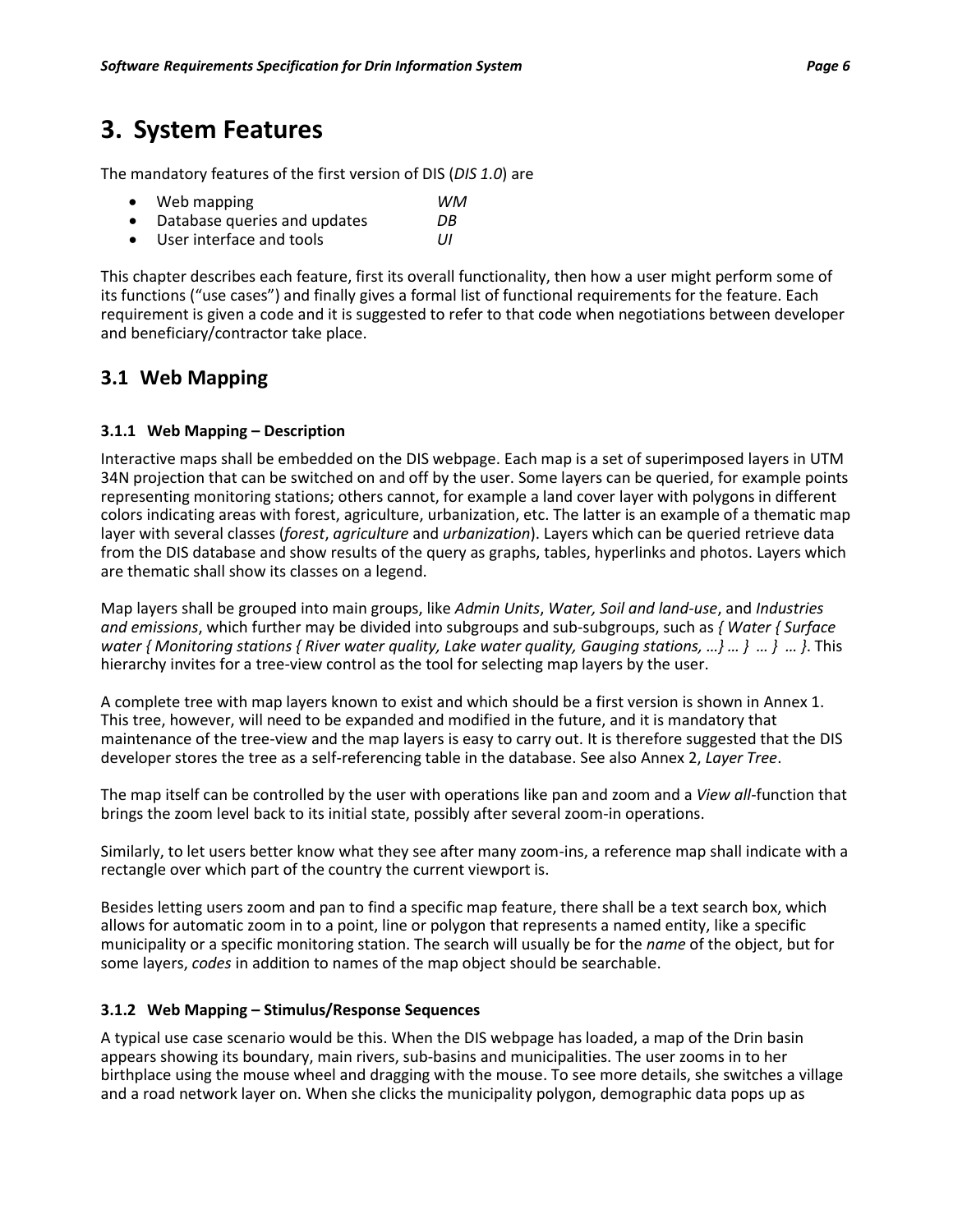graphs, including a population forecast for the next 5, 10 and 15 years. A dropdown menu allows her to switch forecast method from exponential to linear or logistic.

Next, the user wants to inspect the water quality in the river near the village where she was born. She turns on a river water quality layer. Then she clicks the monitoring station at the river nearest her village. Graphs pops up showing pH versus year as well as its two standard limits as horizontal lines on the graph.

She can choose between around 30 other water quality parameters than pH from a dropdown. Parameters that never were measured at the selected station, but which are part of the monitoring program, are shown greyed out on the dropdown list.

A complete list of parameters and their properties (name, symbol, unit, standard limits, [limit of detection,](https://en.wikipedia.org/wiki/Detection_limit) min and max for what define an [outlier,](https://www.itl.nist.gov/div898/handbook/prc/section1/prc16.htm) inter-parametric constraints, [CAS](https://en.wikipedia.org/wiki/CAS_Registry_Number) number, analytical method, etc.) can be seen by switching to another panel temporarily covering the query result panel. From here other kinds of parameters than water quality can be selected, possibly with different properties. As an example, switching to hydrology with parameters like flow and water level, wouldn't show CAS numbers.

Besides viewing water quality as line graphs or bar charts, the user may choose to see the real numbers as a table. The table can be downloaded as an Excel file, which would include all parameters observed and optionally observations from all stations, not just the one that she has selected.

Also, she may be interested in statistics or other results of a calculation based on the raw observations, and she can view these derived results both as a table and graphs. Finally, she makes a note on when the station was established, if it is still working, its geographic coordinates and clicks a link to visit a website describing the source of information for the data shown.

#### <span id="page-9-0"></span>**3.1.3 Web Mapping – Feature Requirements**

The following controls shall be available to describe and manipulate the map:

- *WM 1* A legend shall show each layer and its optional classes with a symbol and a short label.
- WM 2 Dragging the mouse cursor over the map shall activate pan operations. It shall not be possible to drag the map completely outside the viewing panel.
- *WM 3* A slider tool to zoom in and out and a visual indication of the zoom level (e.g. a scale bar and a scale ratio) shall also be shown on or besides the map. Pinch gestures and the mouse wheel shall have a similar function as the zoom slider. The software shall put an upper and lower value on zoom levels, e.g. max zoom out meaning full basin view plus 20% and max zoom in meaning a scale ratio around 1:1000. A View all control shall bring the zoom level back to neutral. Complex map layers, like the river network layer shall show more details after zoom-in compared with the neutral zoom level.
- WM 4 A reference map shall indicate the current visible part of the map as a rectangle overlaid the full map.
- *WM 5* Coordinate values corresponding to mouse cursor location shall be shown and updated at each mouse move.
- <span id="page-9-1"></span>*WM 6* A search box shall allow users to let the software zoom in to labelled map features – or let the user know that the searched feature does not exist. All visible layers shall be searched. The search shall start before typing of the full label has been completed.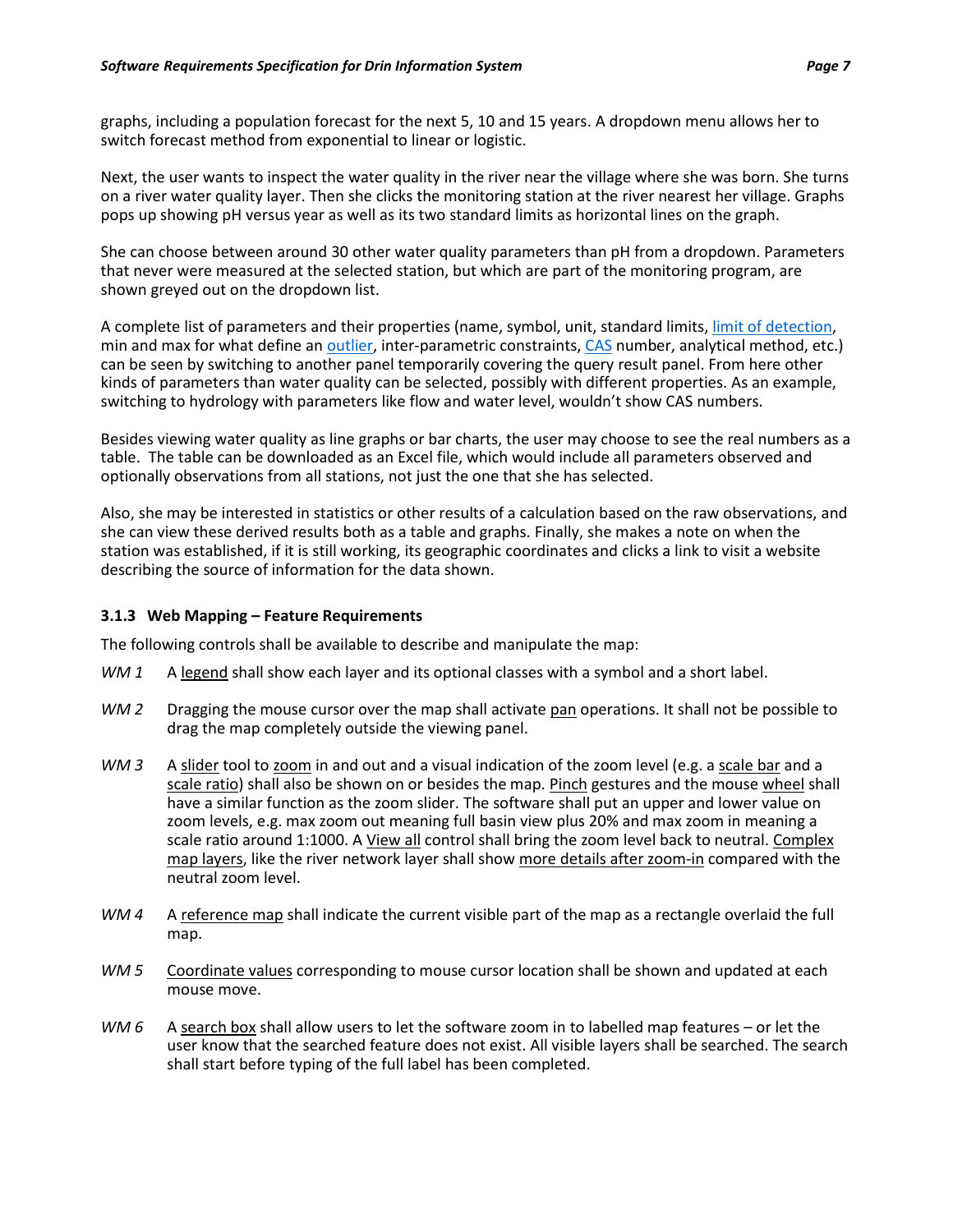*WM 7* Except for one or two permanent layers, layers can be switched on and off from a tree-view, like the control shown here. The layer that cannot be switched off is a layer with the Drin basin boundaries and optionally a raster backdrop.

> Branches of the tree can be expanded (with a click on  $\boxplus$ ) or collapsed (click on  $\boxminus$ ). End-nodes correspond to map layers and a checkbox or similar shall open or close the layer.

> When more than one layer is visible, layers are stacked in a predefined order. Layers at the top may make parts of the layers



near the bottom invisible. Therefore, point and line layers (like monitoring stations and river networks) must appear near the top, and thematic polygon layers (like [CORINE](https://www.eea.europa.eu/publications/COR0-landcover) land cover layers) near the bottom of the stack. The interior of admin unit polygons (countries and municipalities) should be transparent.

The question remains which layers should be switched on initially, i.e. when a user visits DIS or reloads the page. Best would be to show layers which were switched on last time the user visited the page using cookies. A fixed set of default map layers is also acceptable. It is recommended to let countries, municipalities and a river network layer be switched on initially in addition to the Drin basin boundaries.

<span id="page-10-0"></span>*WM 8* A click on map objects shall initiate a database query for the clicked object. If no other, at least the Drin basin map layer is switched on and queryable. Clicks outside the Drin basin boundary shall have no effect. Depending on a user choice, either one layer or all queryable layers are searched. If successful, a database lookup is carried out and query results shown on a special panel on the webpage.

Query results can be shown as charts, tables, hyperlinks and photos or combinations thereof. Time-series and depth profiles shall normally be shown as graphs initially, but with an option to view data as tables.

The proposed graph types are line graphs and bar charts, but others like area charts and step charts could be considered by the developer. Here is an example of a line graph with dissolved oxygen time-series observed at a user-



selected monitoring station. Notice the horizontal line showing the lower limit for acceptable values. Each parameter may have one, two or zero such standard limits.

Besides plotting raw data as line graphs and bar charts, whenever possible, the webpage shall offer calculation of various statistics. As a minimum, for time-series, average, standard deviation, min, max, N an[d coefficient of variation](https://en.wikipedia.org/wiki/Coefficient_of_variation) (CV %) shall be derived and shown as graphs or tables.

For some parameters, more advanced statistics and derived information shall be displayed:

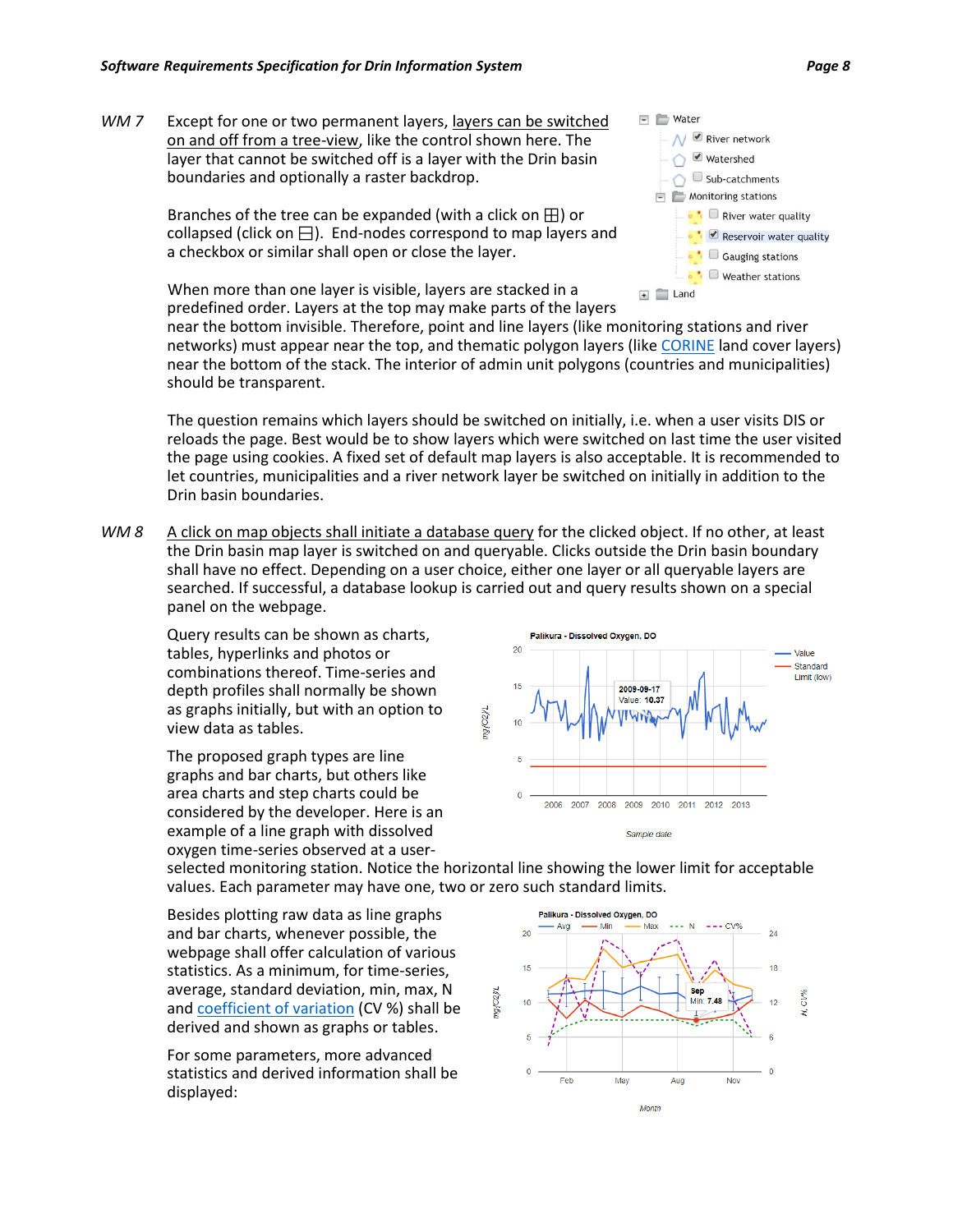- $\circ$  For precipitation, an [SPI](http://drought.unl.edu/portals/0/docs/spi-program-alternative-method.pdf) index shall be an option for the user and shown as a stacked bar diagram with different colors for dry, wet and normal periods.
- $\circ$  For river flows and water levels[, Q-H curves](https://en.wikipedia.org/wiki/Rating_curve) shall be an option as well as flow [duration curves.](http://www.renewablesfirst.co.uk/hydropower/hydropower-learning-centre/what-is-a-flow-duration-curve/)
- <span id="page-11-1"></span>*WM 9* For each map selection, a query result shall include baseline data on the object selected. In the example above that would include a photo of the monitoring station and a list of its properties, like name, type, geographical coordinates, elevation, river name, distance to river mouth, status of the station (functioning, suspended, terminated etc.), date for its construction, a water quality index if applicable (se[e WM 11\)](#page-12-0), etc. Also, for monitoring stations with more than one parameter being monitored, users must be able to select another parameter from a list, which will affect the charts and tables showing time-series or depth profiles.

Each query result shall further be accompanied by source of information details, like one or more hyperlinks combined with a short narrative. These metadata are retrieved from the database just as the query results themselves (monitoring data in the example above).

- <span id="page-11-0"></span>*WM 10* A special panel, replacing the query result panel when selected, shall show parameter and indicator details. As a minimum the following types of parameters and indicators shall be defined, but it must be a simple, table-driven process to add more:
	- Hydrology
	- River water quality
	- Lake water quality
	- Wastewater discharge
	- Meteorology
	- Industrial emissions

Examples of parameter properties shown as a table on the parameter panel are:

- Name of the parameter or indicator
- Symbol, chemical formula or another short identifier
- Unit of measurements
- Code or label, such as IDs used on water sample bottles
- How to format values of the parameter or indicator when shown on the webpage or a report: number of decimals, percent, etc.
- For laboratory data[, limit of detection](https://en.wikipedia.org/wiki/Detection_limit) and/or [limit of quantification.](http://www.cysonline.org/article.asp?issn=2229-5186;year=2011;volume=2;issue=1;spage=21;epage=25;aulast=Shrivastava)
- For parameters that are substances or physical/chemical properties, [CAS](https://en.wikipedia.org/wiki/CAS_Registry_Number) number or EEA code.
- Method of determination. Often a [CEN or ISO](https://www.envirotech-online.com/article/air-monitoring/6/source-testing-association/understanding-european-cen-and-international-iso-standards/1765) code.
- Ambient standard limits and effluent standard limits (0, 1 or 2 numbers per parameter)
- Inter-parameter constraints, such as "ammonia-N < total N" or "BOD < COD"
- Outlier limits (such -1 and 14 for pH), used to catch typos during encoding

Limit of detection or quantification, standard limits, outlier limits and inter-parameter constraints shall be used to draw visual attention to observed values outside these limits or values otherwise breaking the rules. The attention could be special background colors and a tooltip when such extreme values are shown as tables.

For derived parameters, a formula can appear as a parameter property stored as text. An example would be this formula for calculation of ammonia concentration [NH3] from total ammonium concentration ([NH<sub>3</sub>] + [NH<sub>4</sub><sup>+</sup>]), pH and water temperature T (°C):

 $[NH4]/(1+10^{(2727.9/([T]+273.15)+0.0902 - [pH]))$ 

In this example, strings between square brackets are parameter symbols, in particular [NH4] means total ammonium as measured in the lab. The formula could be used by a downloaded Excel sheet to calculate a column with  $NH<sub>3</sub>$  concentrations (which is a fish poison).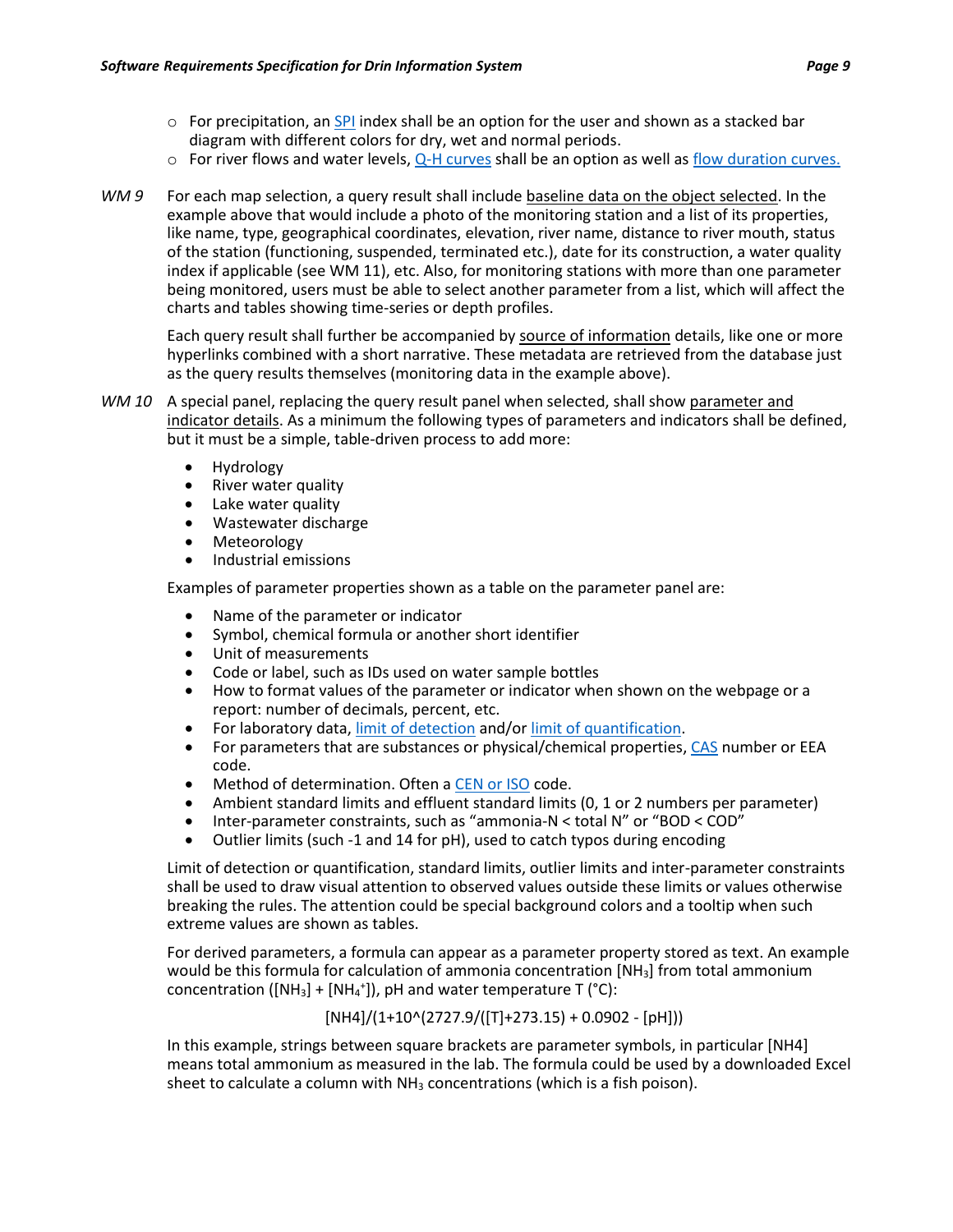Again, the list of parameter properties must be easy to update, preferably by making changes to a database table. It is not the responsibility of the developer to maintain this table but the responsibility of a logged-in user with proper credentials.

<span id="page-12-0"></span>WM 11 For water quality, both in rivers and in lakes and reservoirs, an overall indicator shall be derived from monitoring data and used to make the monitoring map layers thematic. One water quality index per monitoring station shall translate into a *Good/Medium/Low/Unknown* compliance status for that station. The status is used to color the stations on the map.

The recommended water quality index is the relative number of compliances averaged over all parameters that have standard limits. A compliance means a sampled parameter falling within the ambient standard limits mentioned under [WM 10,](#page-11-0) like *DO > 6 mg/l* or *pH* between 5 and 9. With this example, assuming *DO* and *pH* to be the only parameters with ambient standard limits, if 100 samples were taken at a given station and 80 of those had *DO > 6* and 90 had *pH* between 5 and 9 then the water quality index (or compliance ratio) for the station would be  $(0.8 + 0.9)/2 = 0.85$ .

Over time, as more samples are taken, the index may change. The index shall be used to color a water quality station on its map layer using four classes: good (index > 0.66), medium (index between 0.67 and 0.33), low (index < 0.33) and unknown (insufficient data to calculate an index). Logged-in users can edit standard limits (zero, one or two) for each water quality parameter.

Aggregation of [IPPC/IED](http://ec.europa.eu/environment/industry/stationary/ied/faq.htm#annex1.5) emission exceedances of standard limits into one index per water discharge point, industrial or wastewater, follows the same algorithm, but now using emission standard limits rather than ambient water quality limits.

If legend, zoom slider, zoom level indicator, reference map and search box (*WM 1, 3, 4 and 6*), or just some of these, are chosen by the developer to overlap the map area, these controls shall dim out after users have hovered over each control by the mouse. The tree-view layer selector should not overlap the map but stay in a special panel on the webpage.

## **3.2 Database Queries and Updates**

#### **3.2.1 Database Queries and Updates – Description**

Since clicking a map object as described in the previous section is the primary method for querying the DIS database, this section is more about database updates than database queries.

For a normal DIS visitor, another way of querying besides map clicks, is download of Excel files with data for a selected map object or for all map objects belonging to a queryable map layer. In addition, some user roles as defined i[n DB 7](#page-16-0) are allowed to prepare Excel or XML files ready to be submitted to EEA, a process that also involves database queries. Thus, DIS shall offer at least these three types of database queries:

- Click a map object and receive query results typically as graphs, a table and a photo (see [WM 8](#page-10-0) and [WM 9\)](#page-11-1)
- Download an Excel file with data for the current map object or for all map objects at the same layer (see [DB 2\)](#page-14-0)
- Groups of logged-in users shall be able to prepare Excel or XML files in special EEA formats (see [DB](#page-14-0)  [2\)](#page-14-0).

Database updates can take place in two ways:

- Right-click a data field on the webpage and select context menu items like *Edit row*, *Add row* and *Delete row*, when the mouse cursor is over a selected table row with time-series data.
- Upload an Excel file in a predetermined format. This format shall be the same as for Excel downloads. In that way a downloaded Excel file becomes a template for encoders, and they may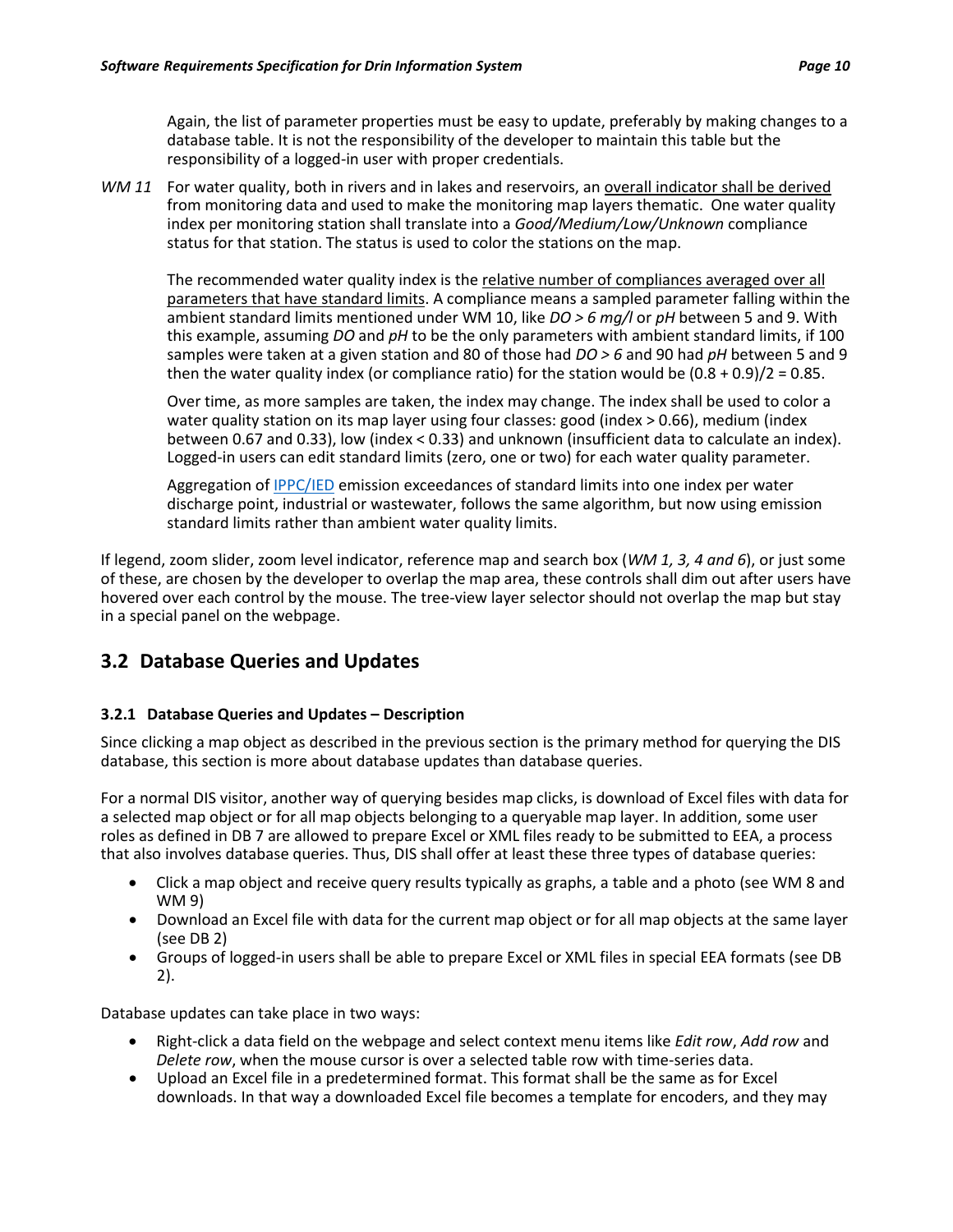modify the downloaded data, add new and in some cases indicate that records shall be deleted from the database. Only data different from existing database content shall affect the database after an upload. Validation of changed data shall take place both in the Excel file itself during encoding and on the server. After upload the logged-in user receives either statistics, like *33 records updated, 10 records added and 12 map points changed position*, or an error message with enough details to let the encoder correct the mistakes.

In addition, a special logged-in user, *Admin*, shall be able to create and remove user accounts, grant and revoke permissions to update, and reset passwords.

<span id="page-13-0"></span>A general requirement for design of the database is that it is normalized to at least  $3^{rd}$  normal form [\(3NF\)](https://en.wikipedia.org/wiki/Third_normal_form).

#### **3.2.2 Database Queries and Updates – Stimulus/Response Sequences**

Use cases for map click queries were given above in Sectio[n 3.1.2.](#page-8-1) See also [WM 8,](#page-10-0) [WM 9](#page-11-1) and [WM 10.](#page-11-0)

An Excel download could be initiated from a menu like what is shown here. When logged in, a user with rights to prepare EEA[/WISE](https://rod.eionet.europa.eu/obligations/714) Excel would see a *WISE format* option with a year selector. For users not logged in, the *WISE format* and year selector would be disabled.

t By To Excel ▼ Print  $\doteq$ All stations Use Excel lookup lard Lir (low) WISE Format 2012 2005 2006 Download now 2007  $\overline{9}$ 2008 2009  $\overline{9}$ 2010  $\overline{9}$ 2011 2012 2013

For point data (monitoring data and water discharge/abstraction data) there could be an option for download of all stations or points on the current map layer. Also, a checkbox labelled *Use Excel lookup* could appear. Other ways of obtaining the same functionality are also welcomed.

When *Download now* is clicked, the query takes place on the server and an Excel file with query results is downloaded. What it contains depends on the *All stations*, *Use Excel lookup,* the *WISE* options or similar.

Our user ticks the *All stations* and the *Use Excel lookup* checkboxes but not the *WISE* checkbox. The current map selection is a water quality station. What she receives as download is an Excel file with several sheets, one with water quality data from all river monitoring stations in the basin plus one for every lookup. A lookup sheet holds data from lookup tables in the database such as a list of water quality parameters and a list of monitoring stations:

|   | <b>Station</b>     |                                                            |                 |             |                                   |                  |       |            |                             |                                       | > Sample date > Color > T > T-air > Turbidity > pH > Eh > EC > CO2-free > CO2-agr > Residue total, 105 oC > Residue filtered, 105 oC > Residue |
|---|--------------------|------------------------------------------------------------|-----------------|-------------|-----------------------------------|------------------|-------|------------|-----------------------------|---------------------------------------|------------------------------------------------------------------------------------------------------------------------------------------------|
|   | 2 Basino Selo      | 2005-02-20                                                 | $2.5$ 7.5       | 13.5        | 7.5                               | 7.84             | $-72$ | 340        | 0.00                        | 326                                   | 258                                                                                                                                            |
| 3 | <b>Basino Selo</b> | 2005-03-16                                                 | $2.0$ 10.8      | 19.5        | 7.5                               | 7.52             | $-54$ | 315        | 0.00                        | 305                                   | 250                                                                                                                                            |
|   | <b>Basino Selo</b> | 2005-04-10                                                 | 5.0 13.6        | 19.4        | 7.5                               | 7.69             | $-64$ | 298        | 0.00                        | 302                                   | 205                                                                                                                                            |
|   | <b>Basino Selo</b> | 2005-05-17                                                 | $2.0$ 17.2      | 27.0        | 7.5                               | 7.41             | $-38$ | 291        | 0.00                        | 265                                   | 192                                                                                                                                            |
|   | <b>Basino Selo</b> | 2005-06-13                                                 | 5.0 15.7        | 28.0        | 7.5                               | 7.76             | $-60$ | 302        | 0.00                        | 278                                   | 235                                                                                                                                            |
|   | <b>Basino Selo</b> | 2005-07-13                                                 | $2.5$ 20.6      | 26.7        | 7.5                               | 7.83             | $-58$ | 376        | 0.00                        | 345                                   | 292                                                                                                                                            |
|   | <b>Basino Selo</b> | 2005-08-23                                                 | 5.0 19.5        | 26.5        | 7.5                               | 8.02             | $-60$ | 375        | 0.00                        | 427                                   | 260                                                                                                                                            |
|   | <b>Basino Selo</b> | 2005-09-18                                                 | 5.0 18.6        | 25.0        | 2.5                               | 7.92             | $-60$ | 393        | 0.00                        | 376                                   | 237                                                                                                                                            |
|   | 10 Basino Selo     | 2005-10-16                                                 | 5.0 11.0        | 12.0        | 5.0                               | 7.92             | $-51$ | 345        | 0.00                        | 372                                   | 228                                                                                                                                            |
|   | 11 Basino Selo     | 2005-11-13                                                 | $2.5$ 9.5       | 13.0        | 5.0                               | 7.88             | $-48$ | 304        | 0.00                        | 258                                   | 194                                                                                                                                            |
|   | 12 Basino Selo     | 2006-02-19                                                 | $5.0\quad 8.0$  | 13.0        | 5.0                               | 7.96             | $-57$ | 327        | 0.88                        | 282                                   | 231                                                                                                                                            |
|   | 13 Basino Selo     | 2006-03-26                                                 | $2.5$ 11.4      | 22.0        | 7.5                               | 7.91             | $-50$ | 285        | 0.00                        | 408                                   | 228                                                                                                                                            |
|   | 14 Basino Selo     | 2006-04-15                                                 | 2.5             |             | 5.0                               | 7.64             | $-36$ | 294        | 0.00                        | 254                                   | 201                                                                                                                                            |
|   | 15 Basino Selo     | 2006-05-14                                                 | $2.5$ 13.2      | 23.0        | 6.0                               | 7.93             | $-53$ | 299        | 0.00                        | 278                                   | 228                                                                                                                                            |
|   | 16 Basino Selo     | 2006-06-11                                                 | 5.0 15.0        | 20.0        | 4.0                               | 7.90             | $-51$ | 310        | 0.00                        | 225                                   | 201                                                                                                                                            |
|   | 17 Basino Selo     | 2006-07-17                                                 | 10.0 20.2       | 30.0        | 2.5                               | 8.03             | $-57$ | 375        | 0.00                        | 270                                   | 262                                                                                                                                            |
|   | 18 Basino Selo     | 2006-08-28                                                 | 5.0 19.0        | 30.5        | 3.0                               |                  | $-55$ | 385        | 0.88                        | 280                                   | 270                                                                                                                                            |
|   | 19 Basino Selo     | 2006-10-16                                                 | $2.5$ 10.8      | 15.0        | 6.0                               | 7.29             | $-17$ | 294        | 2.64                        | 222                                   | 204                                                                                                                                            |
|   | 20 Basino Selo     | 2006-11-25                                                 | 8.5             | 7.5         | 7.5                               |                  | $-45$ | 308        | 0.88                        | 207                                   | 193                                                                                                                                            |
|   | 21 Basino Selo     | 2006-12-20                                                 | 5.0<br>6.2      | 4.0         | 5.0                               |                  | $-46$ | 320        | 0.00                        | 232                                   | 219                                                                                                                                            |
|   | 22 Basino Selo     | 2007-01-22                                                 | 5.0<br>8.0      | 10.0        | 3.0                               | 7.71             | $-46$ | 334        | 1.50                        | 221                                   | 196                                                                                                                                            |
|   | 23 Basino Selo     | 2007-02-11                                                 | 2.5<br>8.6      | 11.3        | 6.0                               | 8.06             | $-46$ |            | 0.00                        | 238                                   | 223                                                                                                                                            |
|   | 24 Daoine Cale     | <b>מח כם דחחר</b><br><b>River water quality</b> Parameters | 2.5<br>$\theta$ | <b>14 C</b> | 7 E<br><b>Monitoring Stations</b> | - 7.70<br>Rivers | AC.   | 251<br>CAS | 0.00<br>CEN ISO<br>Fraction | 200<br><b>Status</b><br>Number format | noc.<br>$\bigoplus$<br>$-1$                                                                                                                    |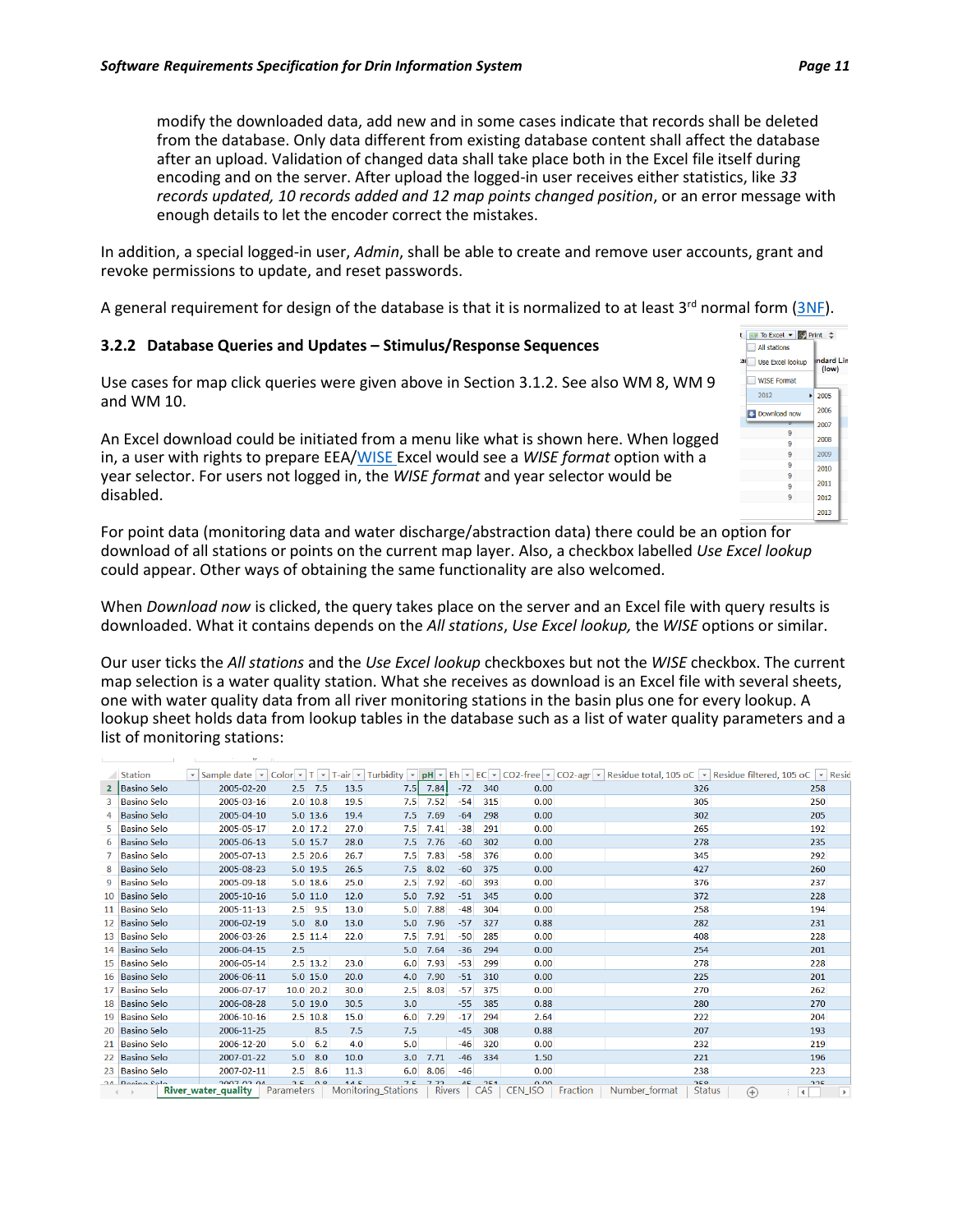In this case station names on the river water quality sheet are taken from the *Monitoring\_Stations* sheet and parameter symbols or names used as column headings are taken from the *Parameters* sheet. Without ticking the *Use Excel lookup*, the Excel book would only hold one sheet (*River\_water\_quality*).

The same Excel file could now be edited and returned to DIS and thereby update the database. For example, our user might change some of the many numbers shown above and add a couple of new rows with data for an existing station but with new sample dates. She could even add a new station (at the *Monitoring\_Stations* sheet) or a new parameter (at the *Parameters* sheet).

Excel upload is well suited for more comprehensive database updates. If the changes are minor another method is more appropriate, namely using context menus. Let's assume the user wants to move a weather station 100 meters East of where it is now.

First she switches the weather station map layer on and locates the station for example by typing its code in a search box (see *[WM](#page-9-1)* 6). A click on the station on the map triggers a database query and results are shown on the webpage. Among those are the geographical coordinates X, Y and zone. She right-clicks these coordinates and gets an opportunity to edit their values (since she is logged in as a meteorologist). Then she increases the X value by 100 and clicks a *Save* button. After a while she notices with pleasure that the point on the map moves a bit eastward.

#### **3.2.3 Database Queries and Updates – Feature Requirements**

#### *DB 1* Map queries

As described unde[r WM 8](#page-10-0) a click on a queryable map, triggers a database query. Depending on the map layer three situations can be distinguished:

- No time-series or depth profiles; only a record with data about the clicked site is retrieved from the database
- Time-series as well as site data are retrieved as a 1-many relation: typically, 1 monitoring station, many samples
- Two independent variables, time and depth: typically, depth profiles in a lake or reservoir.

In order to make adding and deleting of stations as well as parameters flexible, the recommended database table structure is to use three tables when time is an independent variable:

|          | <b>Stations</b>   |          | ⊕ |          |                |             |          |  |          |                   |          |
|----------|-------------------|----------|---|----------|----------------|-------------|----------|--|----------|-------------------|----------|
| ID       | Name              |          |   |          | <b>Samples</b> |             |          |  |          |                   |          |
|          | <b>GIZ01</b>      | $\cdots$ |   | Station  | Parameter      | Sample date | Value    |  |          | <b>Parameters</b> |          |
| 2        | GIZ <sub>02</sub> | $\cdots$ |   |          |                | 01-01-2019  | 7.12     |  | ID       | Name              | $\cdots$ |
| $\cdots$ | $\cdots$          | $\cdots$ |   |          |                | 01-01-2019  | 6.01     |  |          | рH                | $\cdots$ |
|          |                   |          |   | $\cdots$ | $\cdots$       | $\cdots$    | $\cdots$ |  |          | DO                |          |
|          |                   |          |   |          |                |             |          |  | $\cdots$ | $\cdots$          | $\cdots$ |

The same structure can be used for depth profiles, except that the *Samples* table should be replaced by a *Profiles* table with one more column: *Depth*. See [Annex 2](#page-26-0) for details.

#### <span id="page-14-0"></span>*DB 2* Excel downloads

Two types of Excel files will be relevant to download: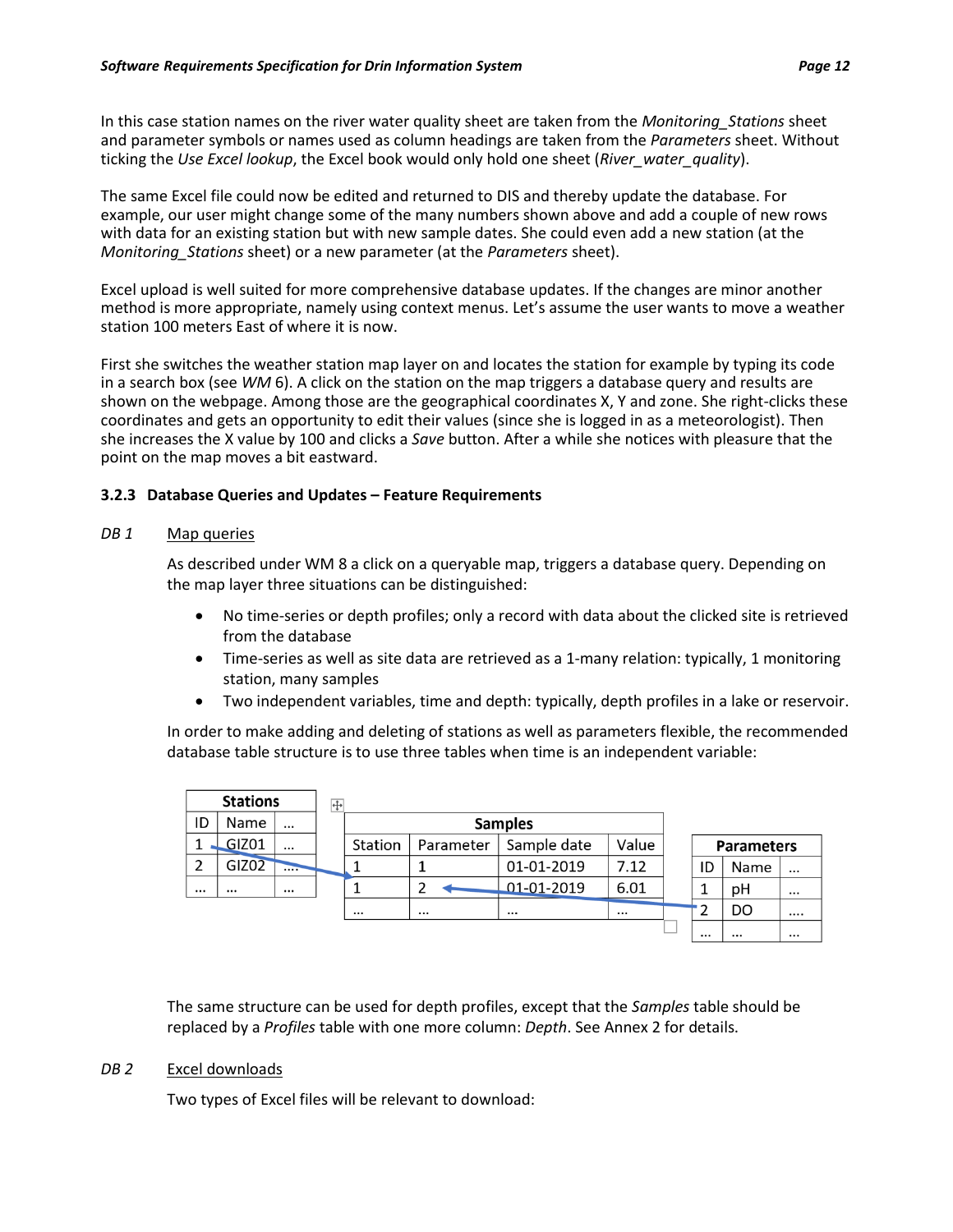- DIS data for the general user; these files shall also function as templates for uploads by logged-in users
- Excel files in special formats requested by EEA for uploads t[o WISE](https://rod.eionet.europa.eu/obligations/714) an[d Eionet](https://www.eionet.europa.eu/)

The normal DIS data Excel files shall be able to handle 0, 1 and 2 independent variables, that is site data only, time-series and depth profiles.

The user shall be able to select between downloads

- for the current site only or for all sites (or stations) in the current map layer
- with or without Excel lookup

These choices were illustrated above in Section [3.2.2.](#page-13-0)

Since the downloaded files also shall act as uploads[, VBA](https://en.wikipedia.org/wiki/Visual_Basic_for_Applications) code in the files shall implement formatting, data validation and locking of cells that cannot be edited. Ideally only one Excel file should exist, which handles all special cases via VBA code running only once when the file is first downloaded.

For Excel files intended to be submitted to EEA, file templates following the, sometimes changing, formats defined by EEA must be used. As many fields in these files as possible should be filled automatically with data from the DIS database before download. Due to the volatile nature of the EEA templates, it is important to isolate server code that extracts DIS data into one easymaintainable module for each EEA template. In DIS 1.0 only one of the EEA-defined templates shall be implemented for automatic filling with monitoring results from the DIS database, namely disaggregated water quality data [\(WISE-4\)](http://dd.eionet.europa.eu/datasets/3163).

#### *DB 3* Right-click updates

Each control on the DIS webpage panel holding query results, which are not derived information but raw data, will correspond to a field in a database table and shall be updateable after password verification. The user right-clicks the control and is offered choices on a context menu like *Edit*, *Add* and *Delete*. Upload a photo may also be one of the context menu items, see *[DB](#page-16-1)* 5 for more details.

Whether the editing shall take place directly in the control or inside a popup dialog is up to the developer. In any case a pair of *Save* and *Undo* (or *Cancel*) options shall exist. *Undo* could just be a click outside a dialog without hitting *Save*. Any errors during updates on the server shall be shown to the user.

#### *DB 4* Excel uploads

After proper login, bulk database updates can be carried out by uploading Excel files. Typically, data in these files originate from a laboratory, field instruments, manual encoding or as downloads from a national system in one of the riparian countries.

It is vital that validation of these data from inhomogeneous sources is very strict. Some validation shall take place via VBA code in the Excel file itself, but even more important is the validation at the server side. Data type shall be checked for validity, values for being outliers as well as uniqueness, for example for sampling dates. Some parameters are monthly values, some daily and some continuous in time, and that affects the validation algorithm.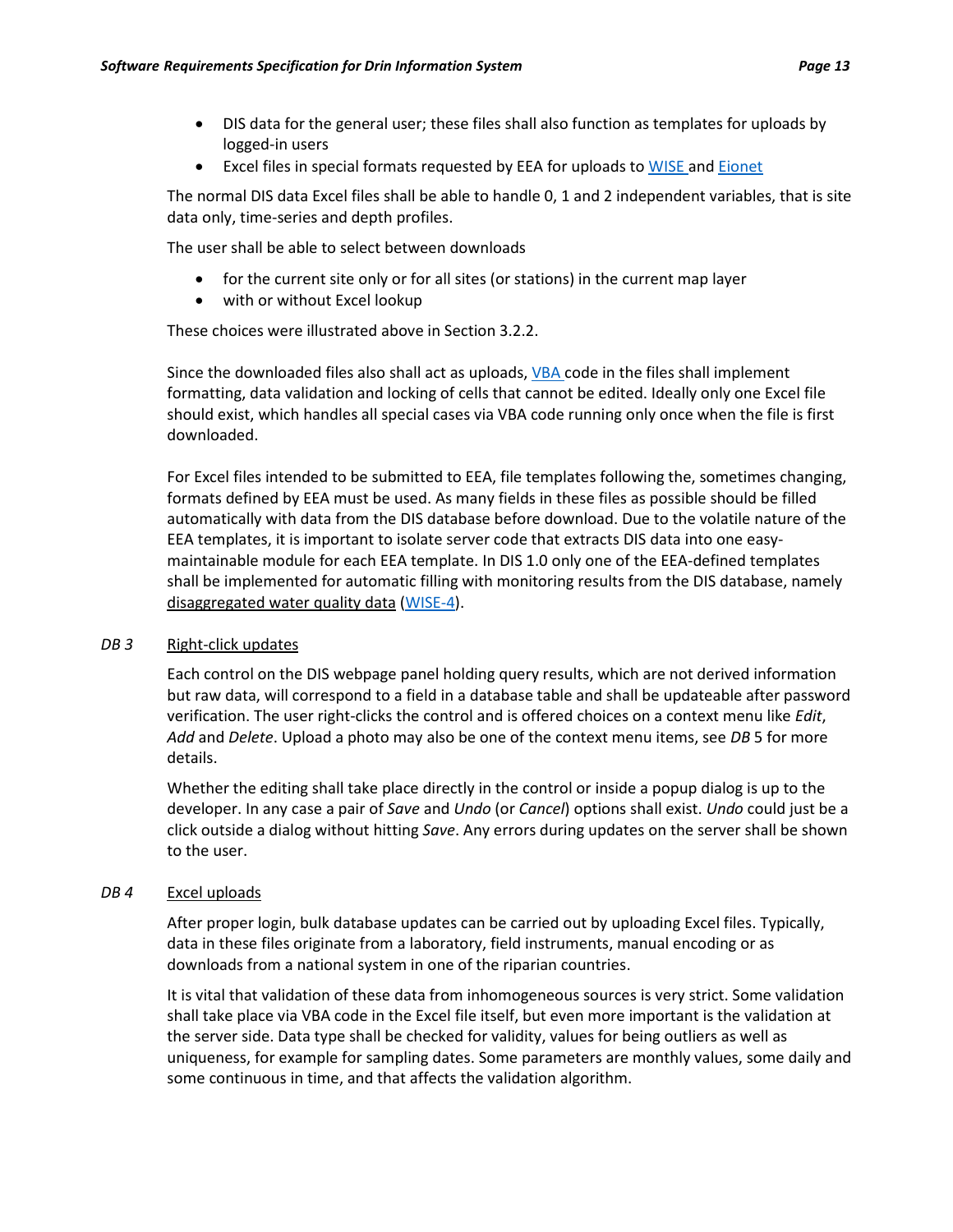As an example, precipitation should probably be stored as accumulated monthly values in mm. To prevent duplicates, the Excel sheet with precipitation data therefore might show columns with month names and rows with station and year, despite the database table with these data must be normalized and therefore hold columns with sampling time, station ID, parameter ID and value only.

#### <span id="page-16-1"></span>*DB 5* Photo uploads

At least one photo per site (monitoring station, discharge point, water abstraction site, hotspot, administrative unit or village) shall be able to be uploaded and shown on the query result panel of the website. The user shall see the upload option as a context menu item after proper login verification.

#### *DB 6* Map uploads and downloads

Whether digital maps will be implemented as shapefiles, Google Maps API JavaScript objects or something else, coordinates and a few attributes (ID, label and optionally a class) of points, lines or polygons need to be uploaded when a new map layer has been produced, for example by a GIS department. The upload option shall appear as a menu item enabled after proper login and when selected, show a dialog.

A logged-in user shall also be able to select and download a map layer in a relevant format, such as zipped shapefiles. An alternative would be to establish a web feature service[, WFS,](https://en.wikipedia.org/wiki/Web_Feature_Service) but including password verification (which is not standard for WFS).

#### <span id="page-16-0"></span>*DB 7* User administration

A user role defines which activities a logged-in user can perform:

- Update monitoring data, stations, parameters and photos for a specific topic (river water quality, lake water quality, groundwater, hydrology, meteorology, wastewater, solid waste, industries, etc.)
- Upload and download vector maps
- Prepare files to be submitted to EEA and Eionet
- Translate texts used by DIS to other languages than the native language used for its design
- Create/remove user accounts, grant/revoke user roles, and reset passwords

The last role can only be taken by one user (*Admin*) and *Admin* cannot remove himself. All users can change their own password after login.

Information on the uploader and the uploaded content should be immediately reported by the system to the power users and administrator after upload/changes made.

A user with one or more of these roles has a user profile, which means a user ID, an email address, a mobile phone number and a password, all stored in the DIS database. Passwords shall be hashed. See als[o Annex 2](#page-26-0) under *Users*.

Users with none of these roles are either normal visitors to the DIS webpage who have no user ID or password, or they do have a user ID and password in which case they can see what a logged-in user can do but they cannot do it.

For registered users, email and/or mobile phone number shall be used by a "Forgot password" function to return a temporary password via email or SMS to a forgetful user.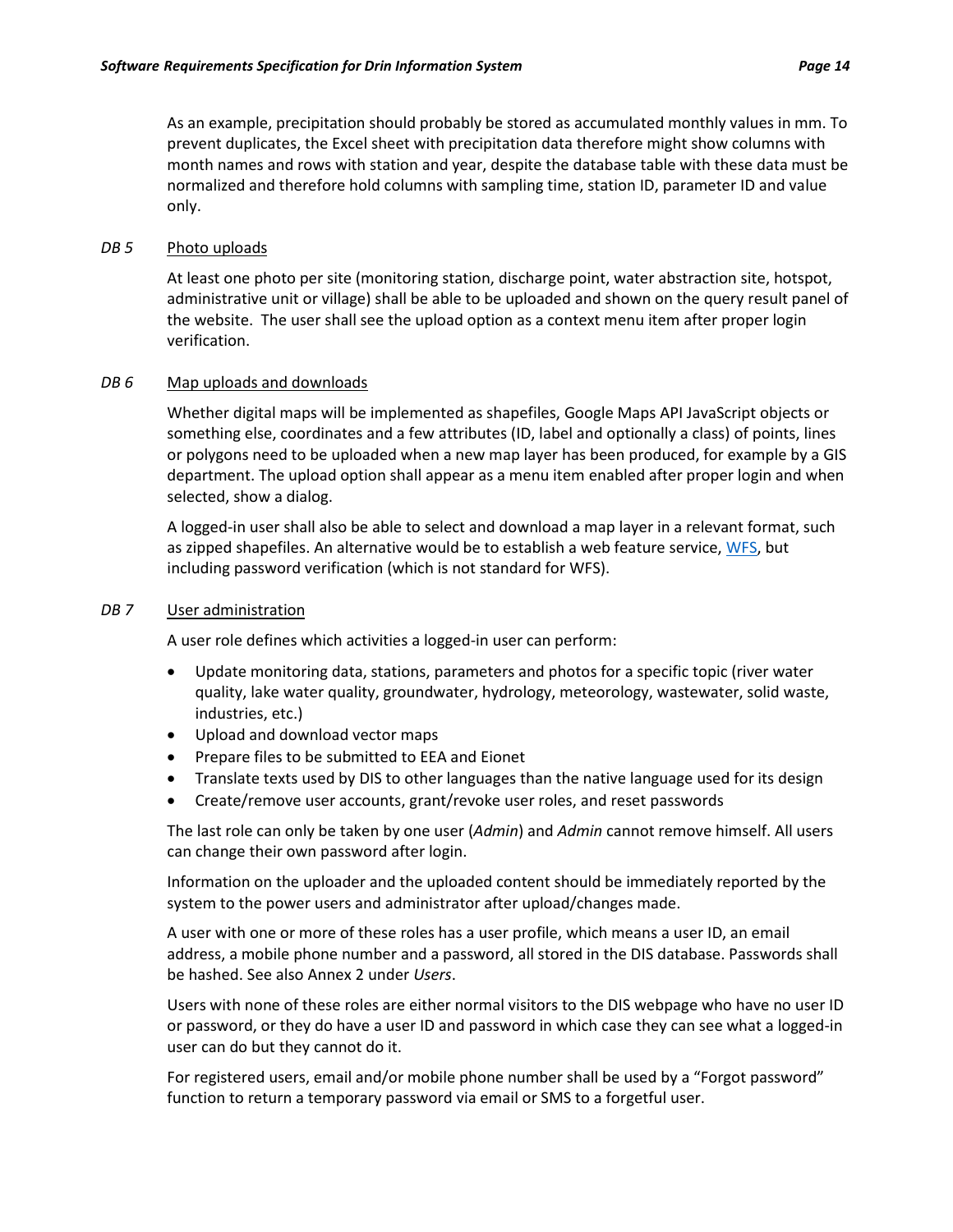## **3.3 User Interface**

#### **3.3.1 User Interface – Description**

Besides navigating and updating the DIS database using clicks on map objects or Excel uploads as described above, the user interface shall allow for several functions and tools.

Functions include the following:

- The user interface language can be switched to one of four (Albanian, Macedonian, Montenegrin, Greek) besides English, for example with a click on a national flag
- Users shall be assisted with tooltips that show when hovering over non-obvious options or concepts
- Links to posting on social media accounts used by GEF and their partners (mainly Twitter, Facebook and YouTube)
- Printing tables and exporting charts and map selections for publishing with Word and as PDF.

Tools should be made available in order to:

- Do simple statistics: average, min, max, N and  $CV$  as line chart and standard deviation and other percentiles as [box-whisker](https://en.wikipedia.org/wiki/Box_plot) or similar
- [Flow duration curves](https://link.springer.com/article/10.1007/s13201-016-0486-0) and Q-H curves as line chart and table
- [Standardized precipitation index](http://www.wamis.org/agm/pubs/SPI/WMO_1090_EN.pdf) as stacked bars and table
- Forecast models for demography: linear/exponential/logistic
- Login with validation, change password, reset password via SMS or email, and logout

#### **3.3.2 User Interface – Stimulus/Response Sequences**

A user is in the process of reviewing WFD pressure-impact assessments for Lake Ohrid using DIS.

Initially he inspects population growth in the area by running the demographic models in DIS based on combined census data for Albania and North Macedonia.

From that he makes an estimate of sewage discharge to the lake and its tributaries. These figures are then compared with treatment facilities in the area by querying the WWTPs map layer.

Finally, some river and lake water quality monitoring results are used to estimate nutrient loading on Lake Ohrid and used to evaluate the risk for eutrophication.

#### **3.3.3 User Interface - Feature Requirements**

- *UI 1* Panels on the webpage shall make room for the map, a layer switcher, query results, parameters, links to social media and a header with logo
- *UI 2* Menus or other widgets shall allow users to:
	- Handle map navigation, switching and querying as described under *WM 2, 3* and *6 – 10*.
	- Switch language for the user interface
	- Get help via tooltips
	- Prepare tables ready to be inserted into Word or to be printed out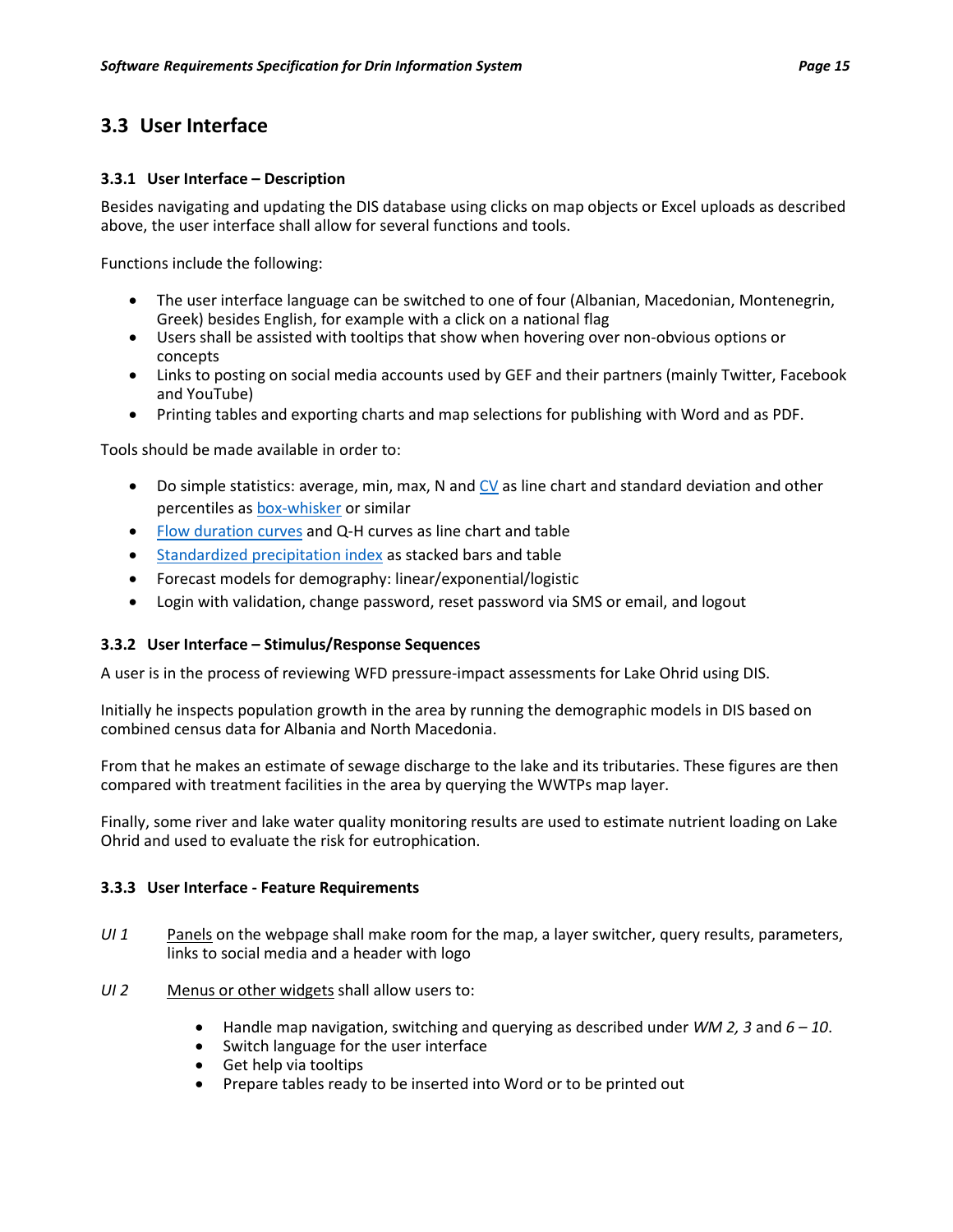- Export maps in a predefined layout, as exemplified by the map in Sectio[n 1.1,](#page-3-0) as PDF or JPG files
- Export charts and other graphs, including a logo, as PDF or JPG files
- *UI 3* For charts and tables representing time-series or depth profiles, dropdowns or similar widgets shall allow for parameter selections, switching between calculations (statistics, demography, etc.) and chart types, and selection and grouping of series.
- *UI 4* A *Login* toggle-button starting a user verification, and when successful, enables an *Admin*-menu with at least these options:
	- User administration (only enabled when the logged-in user is *Admin*)
	- Map uploads and downloads
	- Online translation

Further, after login, a *From Excel* menu shall show subjects like Water Quality, Hydrology etc. enabled or disabled depending on the logged-in user's credentials. Also, context menus for editing, adding and deletions shall be enabled depending on user credentials.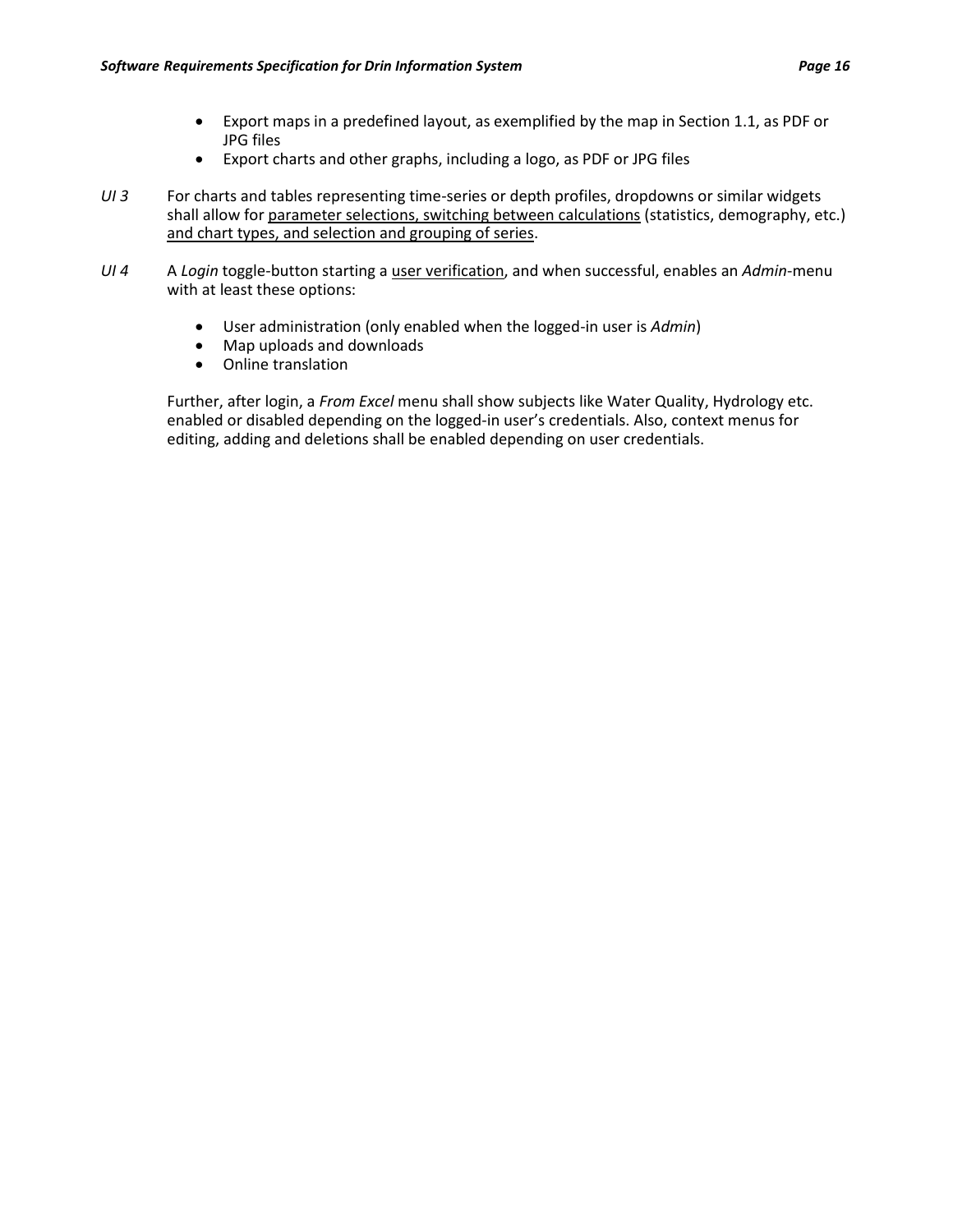# **4. Nonfunctional Requirements**

### **4.1 Delivery and Maintenance**

The DIS web application itself, including database and maps, shall be installed on a server during delivery. Installation includes web server configuration and setup of scheduled backup. Hosting facility will be chosen by contractor based on the operating environment selected by the developer, see Sectio[n 2.4.](#page-6-0)

Any discrepancy between specifications given in this document (the SRS) and the actual behavior of the delivered system is considered a software error, which shall be corrected when discovered, free of charge up to two years after delivery.

Corrections to the software after delivery, which are considered new features, shall be implemented based on negotiations between contractor and developer.

## **4.2 Training Plan**

It is the responsibility of the developer to deliver training for selected staff. Normal visitors of the DIS webpage obviously should not need any training assuming the web design to be intuitive and tooltips to be abundant.

Training is only needed for Government staff functioning as

- Administrator
- Power user
- Encoder

One or two user administrators need to practice creation, updating and removal of user profiles, and how to reset passwords. Simple instructions on why passwords must be kept secret and how to secure that, is part of the training, but most important is learning-by-doing. Probably the training would take around one hour and it stops when the trainees can create three successful user profiles in a row.

A 1-day training of staff assigned to update sections of the database requires a bit more attention and planning. Everybody in the group of power users and encoders must learn how to

- Login and logout
- Update query results shown on the web page using context menus (right-click menus)
- Download, update and upload Excel files for all media covered by DIS (water quality, hydrology, meteorology, etc.)
- Download and upload map layers
- Upload photos
- Update coordinates for point maps

Again learning-by-doing is the preferred teaching method. Relevant exercises should dominate the training plan. It is suggested to clone the DIS server and create a "sandbox" where trainees can test their skills without risk for destroying the datasets, photos and maps used for production.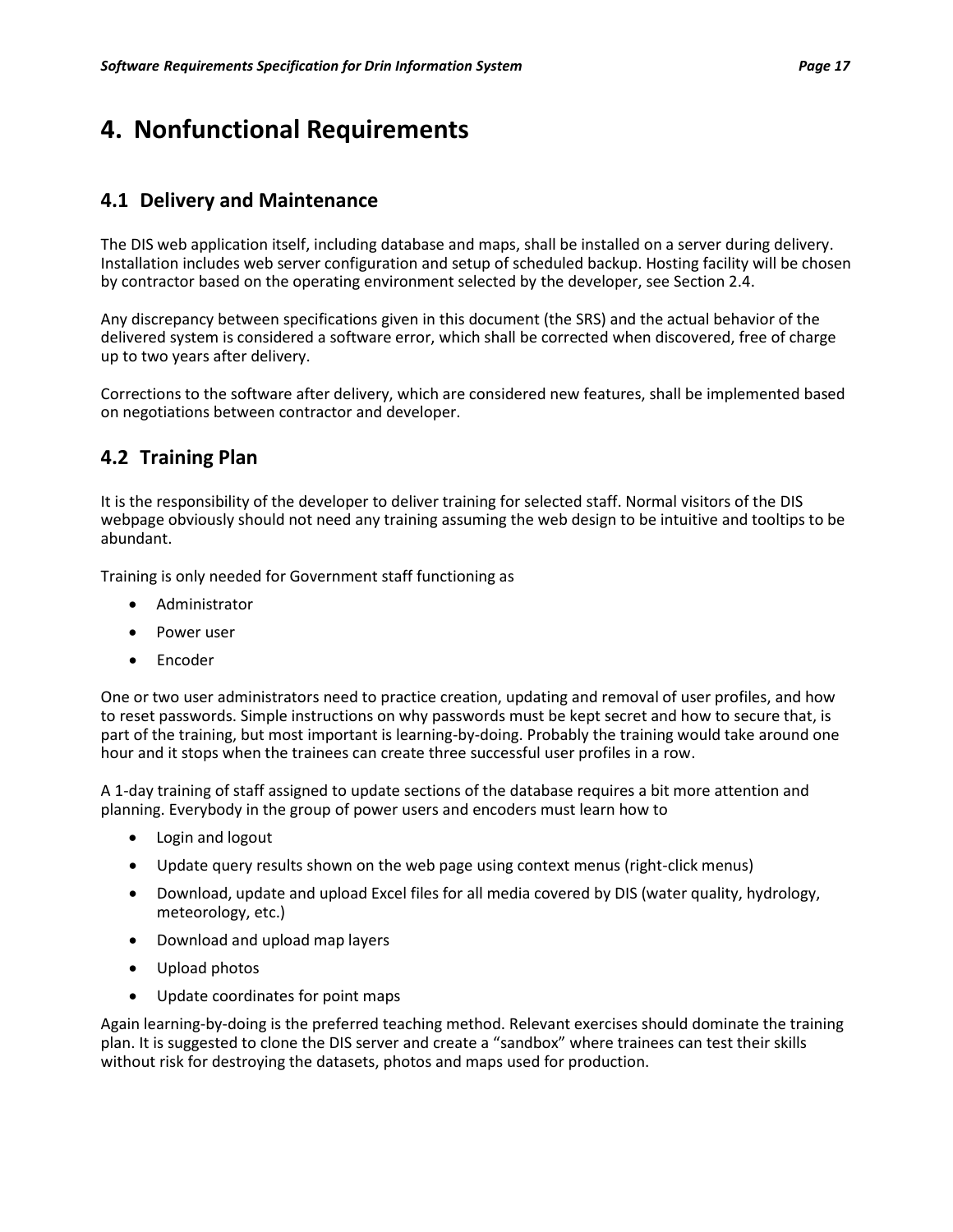It is further recommended to use real-life data during the training to enhance motivation, and hopefully even do some serious work that way. The training can stop when each trainee has uploaded and updated at least three datasets of their own without any assistance.

Handouts are prepared for the encoders as a booklet (virtual or real) that describes all steps during encoding and updating, see next section.

## **4.3 Documentation**

Two pieces of DIS documentation shall be prepared by the developer:

- Guide for Encoders
- DIS Technical Reference

These documents can be prepared as electronic documents (HTML, PDF etc.) or on paper.

The guide for encoders is a simple step-by-step reference on how to update the DIS database whether it is via the webpage directly or via Excel. This guide shall be used as handouts during training of encoders.

The DIS Technical Reference is a more comprehensive document, which shall hold enough details to allow transfer of maintenance of the mapping system, database and not least the user interface (JavaScript) to another developer.

## **4.4 Reporting and deliverables**

It is required that consultant closely liaise with the GWP-Med officer during implementation of this assignment.

The consultant is expected to deliver the following tasks/deliverables:

- 1) Inception (any clarifications needed must be finalized during inception; maps and data will be handed over to the designer in this phase)
- 2) Design of a DIS 1.0
- 3) Launching DIS 1.0
- 4) Installation and server configuration
- 5) Prepare and deliver training
- 6) Prepare documentation
- 7) Maintenance

## **4.5 Schedule of activities and milestones**

| Task                    | <b>Deliverables</b>                        | Deadline                          |
|-------------------------|--------------------------------------------|-----------------------------------|
| Inception               | Inception status note                      | Two weeks from contract signing   |
| Design DIS 1.0          | A working prototype                        | Five months from contract signing |
| Launch and presentation | A demo at the GWP-Med premises or on Skype | Five months from contract signing |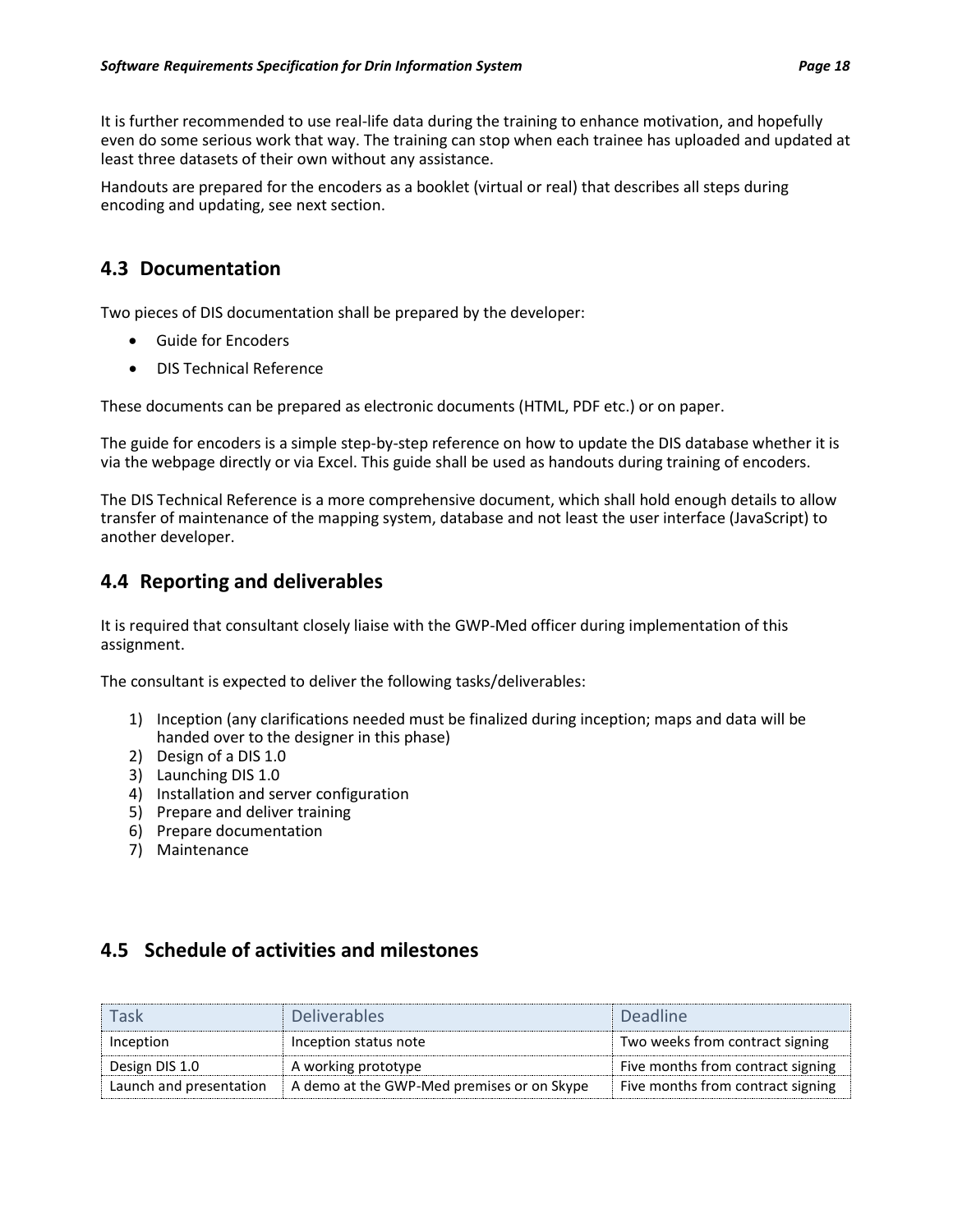| Installation and server<br>configuration | DIS available on the Internet                          | Six months from contract signing |
|------------------------------------------|--------------------------------------------------------|----------------------------------|
| Prepare and deliver<br>training          | Trained user admin, power users and encoders           | One month after installation     |
| Prepare documentation                    | • Guide for Encoders<br><b>DIS Technical Reference</b> | One month after installation     |
| Maintenance                              | Error corrections                                      | Two years after installation     |

## **4.6 Qualification and Experience**

#### **Qualification Requirements**

#### **The Consultant (a company)** shall have:

- experience in developing and managing complex projects preferably in all the following areas, geographical information systems (GIS), web-based information management systems, database design and water resources / watershed management.
- a record of successfully implemented projects of this kind in the last 10 years with minimum 1 GIS portal developed (see note below).

An interdisciplinary Team of skilled experts with previous experience in IT and data/information management projects is required to carry out the tasks described above. The team of experts has to demonstrate ability to closely cooperate with GWP-Med; in this regard, the consultant has to demonstrate ability to communicate in English.

**Expertise and Experience of the team of experts**: The areas of expertise and experience that the team of experts is expected to cover to carry out the tasks described above, is listed below: (NOTE: there is no limitation on the number of experts per area of expertise). Failure to provide relevant minimum expertise is considered a ground for disqualification. The minimum experience is considered to be 3 projects /assignments in the respective area of expertise in last 5 years.

- $\circ$  Working experience in design of spatial information systems, databases and web applications
- o Working experience in software and hardware that should be used to carry out the assignment
- o Working experience in geodetics (geometric transformations, projections, coordinate systems)
- o Working experience in analyzing spatial data and doing statistical analysis

## **4.7 Evaluation**

#### **4.7.1 Evaluation criteria**

Criteria - max. 100 points:

o *Number of relevant to the assignment implemented projects over the past 10 years* (max points: 30)*.*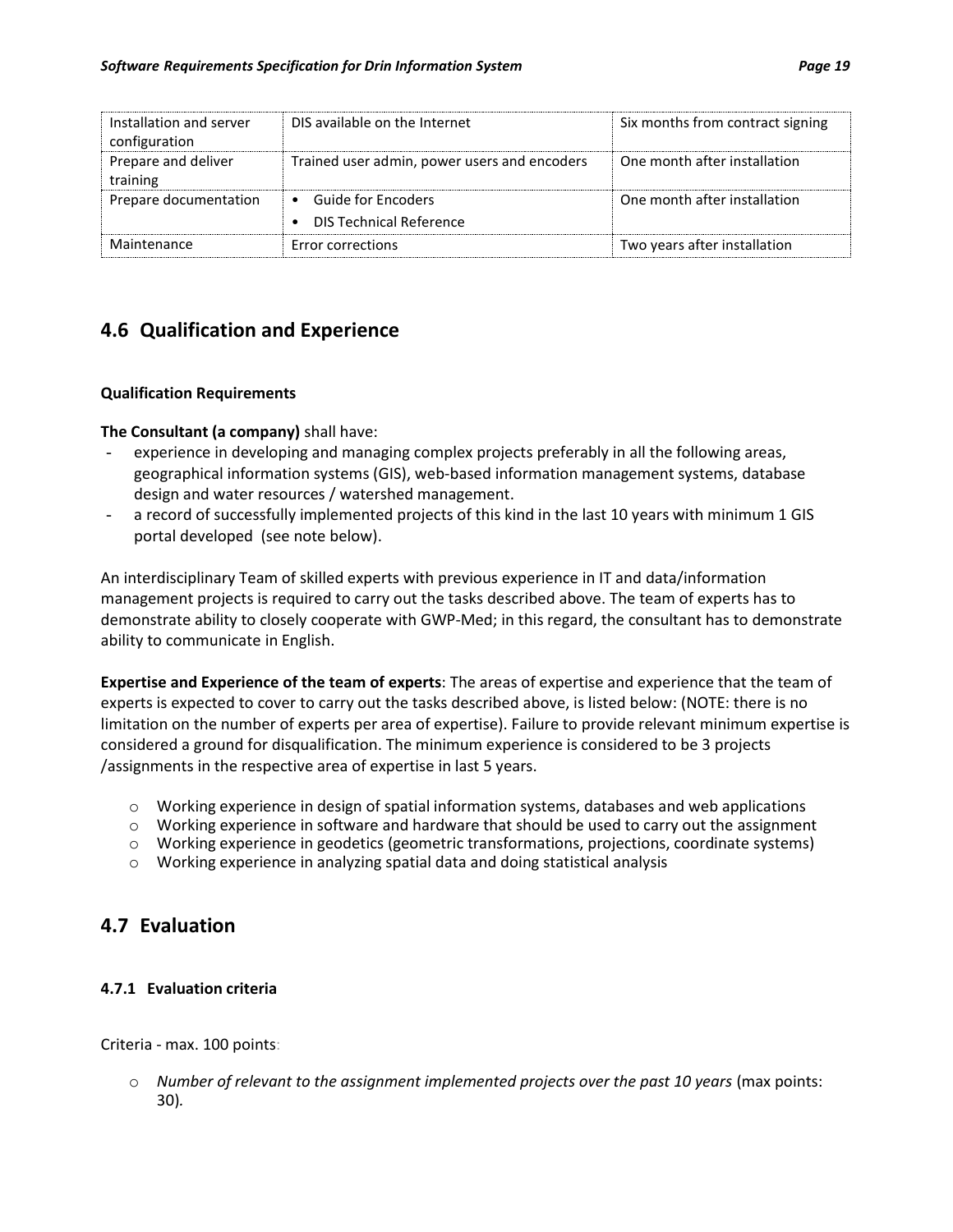If the development of a 1 GIS portal is not part of the projects implemented, then the proposal will be disqualified. Α list of projects shall be submitted, stating the Project, the end clients, the budget of the Project and its duration, along with contact details for reference checking purposes (please indicate the e-mail addresses of contact persons). In so listing the end clients, the Participant is giving his consent to MIO ECSDE, to contact the relevant clients for reference checking purposes.

- o *Qualifications note* (five pages maximum) (*max points:30*). The Note will:
	- Explain the synthesis of the team as well as its qualifications and experience in relation to the requested services; the Note should indicate (in a Tasks Table) the experts that will be used for each of the tasks listed above (point 4.5) and provide a break-down of planned man-days per task and expert under each task. Failure to provide relevant expertise as indicated in the respective section under 4.6 is considered as ground for disqualification.
	- Clearly describe the technology chosen by the developer.
- o *Expertise and Experience of the team (proven through the CVs of experts)*. Failure to provide relevant expertise as indicated in the respective section under 4.6 is considered a ground for disqualification. (*max points: 40*)

Interested Parties should submit an offer including the following:

- 1) List of implemented projects to be submitted along with contact details for reference checking purposes (please indicate the e-mail addresses of contact persons). (See Annex 3 Section 1)
- 2) *Qualifications note*
- 3) *CVs* of the team members
- 4) Financial offer in a separate sealed envelope

#### **4.7.2 Award Criterion – Evaluation of Offers**

#### **Award criterion**

The Award criterion is the most economically advantageous tender on the basis of best price / quality ratio. Offers shall be evaluated as follows:

| Name of Firm / Participant:          |                      |                                            |                                 |  |  |
|--------------------------------------|----------------------|--------------------------------------------|---------------------------------|--|--|
| (1) Criterion                        | (2) weighting<br>(w) | (3) points of<br>criterion (c),<br>100-150 | (4) Score<br>$= (2) \times (3)$ |  |  |
| <b>Qualifications note</b>           | 30%                  |                                            |                                 |  |  |
| Expertise and Experience of the team | 40%                  |                                            |                                 |  |  |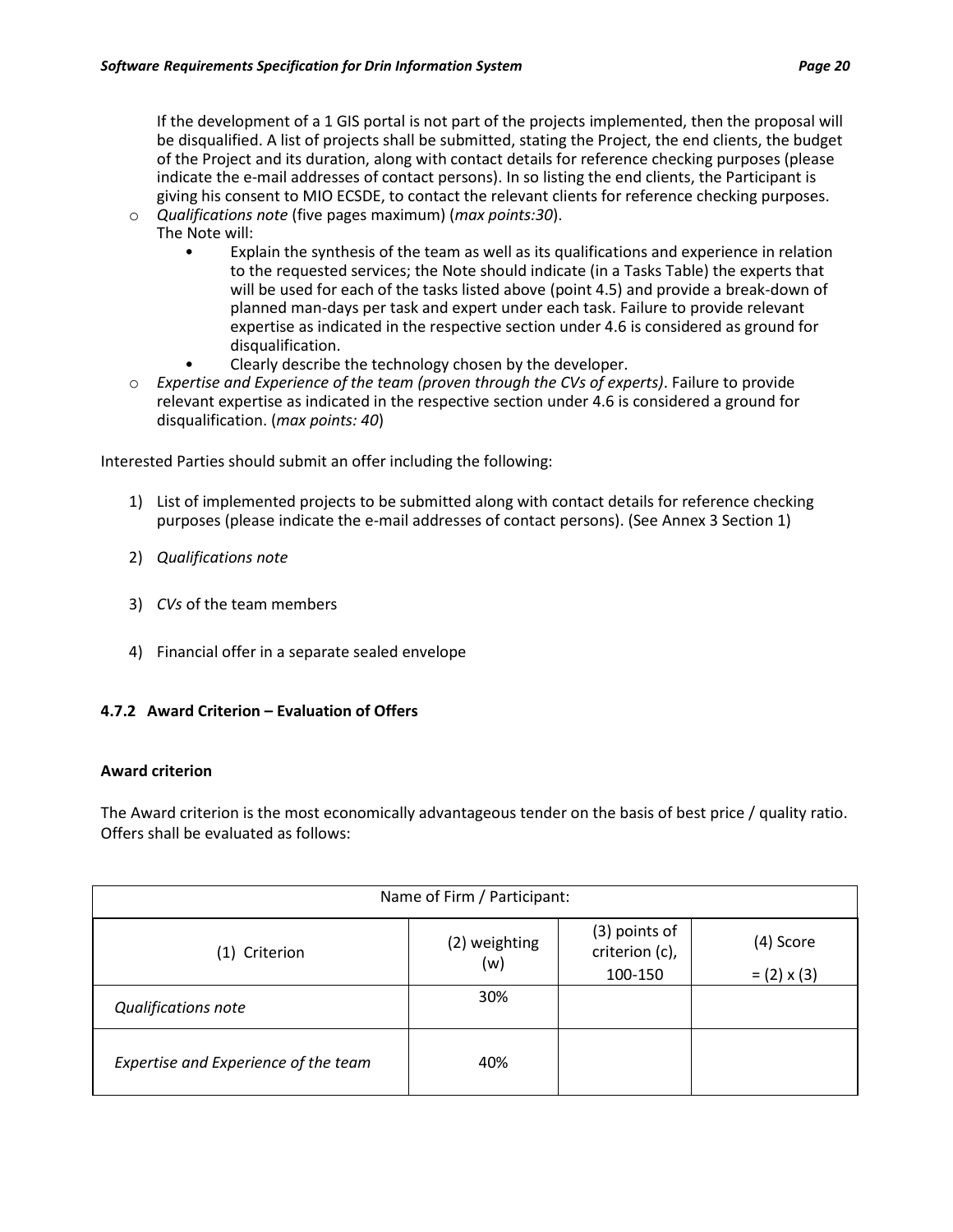| Number of relevant to the assignment<br><i>implemented projects</i> | 30%  |  |
|---------------------------------------------------------------------|------|--|
| <b>UTC</b>                                                          | 100% |  |

In case of equality of overall scores, the retained offer is the one whose corresponding technical Offer received the highest rating.

#### **Evaluation of Technical Offers**

Scoring of each evaluation criteria varies within a range from 100 points up to 150 points (the latter awarded to the best qualified bidder for each criterion). Each evaluation criteria is evaluated autonomously, according to the respective technical offer submitted. The relative scoring of each evaluation criteria is the outcome of its scoring multiplied by its weighting. The overall score of the technical offer is the sum of the relative scoring of all the evaluation criteria.

The overall score of the technical offer is calculated on the basis of the following formula:

#### **UTO = w1 x c1 + w2 x c2 +…… where w1 + w2 + …. = 100**

**For the overall score which will determine the ranking of offers, technical evaluation will be weighted with 70%.**

#### **Evaluation of the Financial Offer**

Each financial offer is evaluated on the basis of the following formula: **UFO = 100 x max amount / financial offer** 

**For the overall score which will determine the ranking of offers, financial evaluation will be weighted with 30%.**

Offers which have been rejected as inadmissible or as not meeting the minimum requirements shall not be evaluated.

#### **3.2.3.4 Identification of the most economically advantageous offer on the basis of best price / quality ratio**

The final listing of the most economically advantageous offers will be made on the basis of the following formula:

#### **U = UTO x 70% + UFO x 30%**

Where U is the total scoring if each offer

The most economically advantageous offers is the one with the greater value of U.

#### **Duration of the Contract**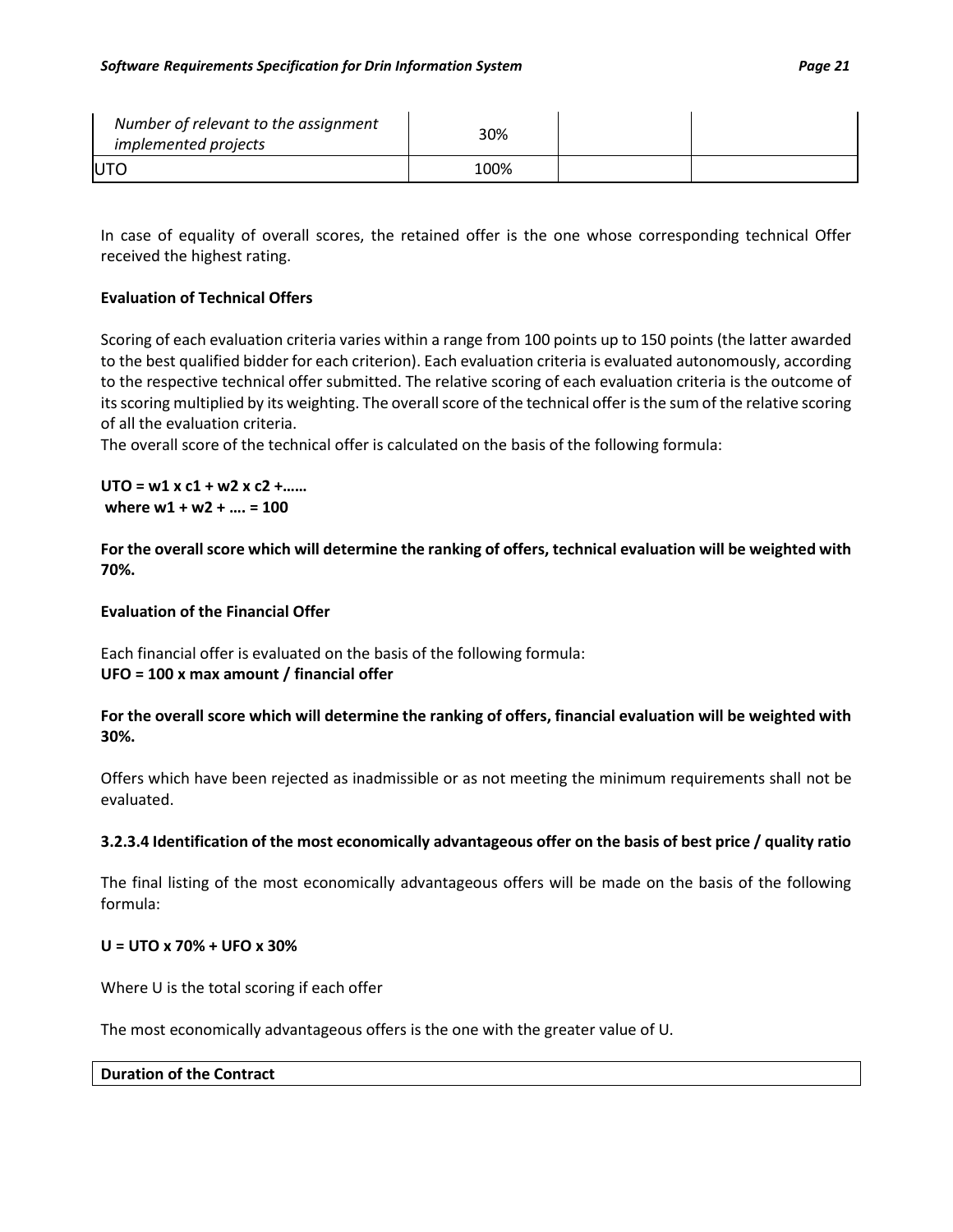The overall duration of the contract will be maximum 6 months.

#### **Contract Price, Deliverables and Schedule of Payment**

The maximum fee for this assignment is 60,000 USD. This amount includes all other costs, income taxes and any other amount payable or cost that may be required for the completion of the work/service.

All payments except the advance payment shall be upon reception and acceptance/verification of the deliverables, as laid out in the table below.

| Task                                     | <b>Deliverables</b>                                         | Deadline                             | Payments |
|------------------------------------------|-------------------------------------------------------------|--------------------------------------|----------|
| <b>Contract Signing</b>                  |                                                             |                                      | 10%      |
| Inception                                | Inception status note                                       | Two weeks from contract<br>signing   |          |
| Design DIS 1.0                           | A working prototype                                         | Five months from<br>contract signing |          |
| Launch and<br>presentation               | A demo at the GWP-Med premises<br>or on Skype               | Five months from<br>contract signing | 60%      |
| Installation and<br>server configuration | DIS available on the Internet                               | Six months from contract<br>signing  |          |
| Prepare and deliver<br>training          | Trained user admin, power users<br>and encoders             | One month after<br>installation      |          |
| Prepare<br>documentation                 | <b>Guide for Encoders</b><br><b>DIS Technical Reference</b> | One month after<br>installation      | 30%      |
| Maintenance                              | Error corrections                                           | 2 years after installation           |          |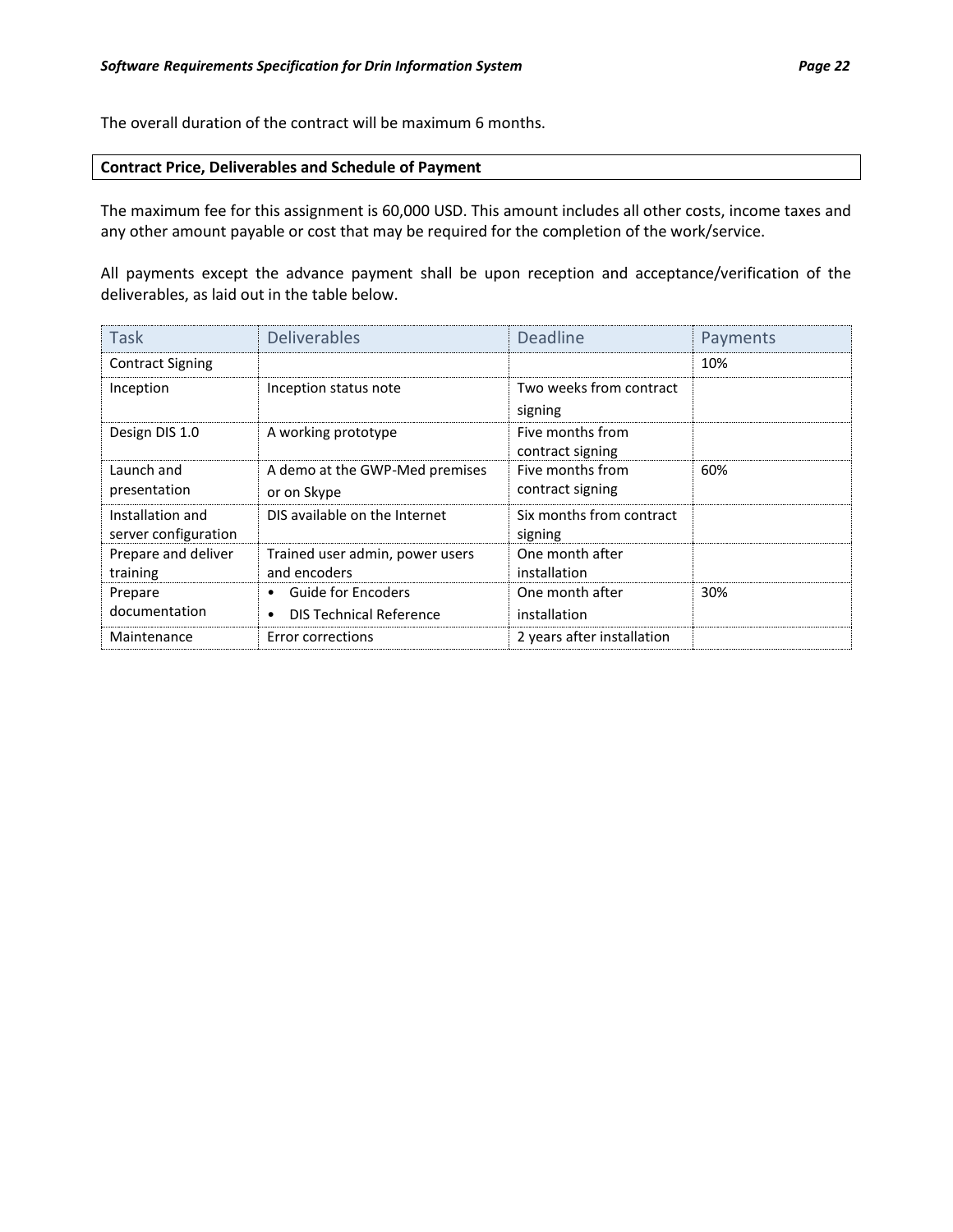## **Annexes**

## <span id="page-25-0"></span>**Annex 1. Map Layer Tree**

Below is the hierarchy for map layers, proposed to be valid for a *DIS 1.0*. Map layers and datasets, which can be queried from the map layers in *DIS 1.0,* are reflected by what already is ready in a [prototype](https://www.arcgis.com/home/webmap/viewer.html?webmap=e48aca0cb16348278ef6800f3608bc13&extent=17.6531,40.8401,22.1685,42.7504) for internal use plus new layers for river network and sub-sub-catchments. Layers with a link are not part of the prototype but can be downloaded and used for free (CORINE and a road network).

- Map layers
	- o Admin units
		- Countries<sup>\*</sup>
		- **■** Municipalities<sup>\*</sup>
		- Agglomerations<sup>\*</sup> ●
	- o Water
		- **■** Surface water
			- River basins
				- $O$  DRB
				- o Sub-catchments
				- o Sub-sub-catchments<sup>\*</sup>
			- River network $*$
			- Lakes and reservoirs\*  $\bullet$
			- Wastewater
				- o WWTPs\*
				- o Wastewater outlets
			- Aquaculture  $\bullet$
			- Monitoring stations:
				- o River water quality sampling sites\*  $\bullet$
				- $\circ$  Lake water quality sampling sites\*  $\bullet$
				- $\circ$  Gauging stations<sup>\*</sup>  $\bullet$
				- $\circ$  Weather stations\*
		- Groundwater
			- Hydrogeology
			- Monitoring stations (wells)  $* \bullet$
	- o Soil and land-use
		- Geology ●
		- Soil types  $\bullet$
		- [CORINE](https://www.eea.europa.eu/publications/COR0-landcover) Level II land cover
		- [Road network](https://mapcruzin.com/free-europe-arcgis-maps-shapefiles.htm)
		- Solid waste
			- Waste disposal sites •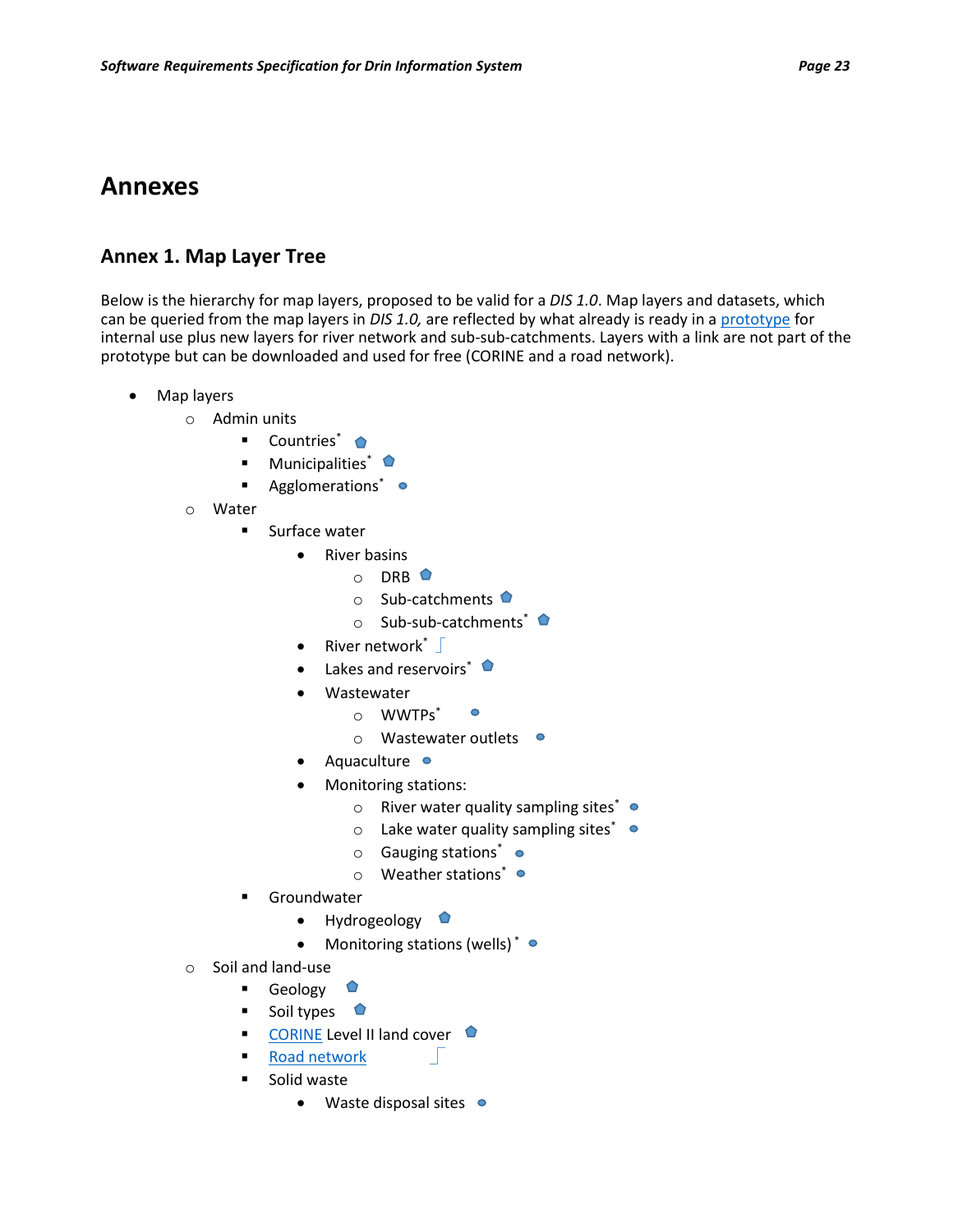- Fly-tips •
- o Industries and emissions
	- Enterprises<sup>\*</sup> ●
	- Hotspots and mines<sup>\*</sup> ●

All end-nodes in the tree are map layers. A star  $^*$  indicates that the layer can be queried (has attributes in a database which are shown with a click on the map object). A layer consists of either polygons, lines or points as indicated by these symbols: points as indicated by these symbols:

### <span id="page-26-0"></span>**Annex 2. Recommended Database Structure**

The database structure shown below holds a minimum number of tables with their fields and relationships. Not all details are shown and not all lookup tables are listed. A boldface field means primary key, which is composite when there is more than one per table. If a *Layers*-clause appear under a table name it refers to map layers in Annex 1 that can query the table. WB means waterbody.

| Table                       | Field         | <b>Type</b> | Relationship / Comment                                      |  |  |
|-----------------------------|---------------|-------------|-------------------------------------------------------------|--|--|
| <b>Admin Units</b>          | ID            | Int         |                                                             |  |  |
| Layers:                     | Parent        | Int         | ID for admin unit to which this belongs                     |  |  |
| Countries<br>$\bullet$      | Level         | Int         | Lookup: 1=Country, 2=Municipality, 3=Agglomeration          |  |  |
| Municipalities<br>$\bullet$ | Name          | Text        | Multilingual                                                |  |  |
| Agglomerations              | Area          | Float       | km <sup>2</sup>                                             |  |  |
| Population                  | AU            | Int         | ID for Admin Unit                                           |  |  |
|                             | Year          | Int         | Census year                                                 |  |  |
|                             | Total         | Int         | Total population within this Admin Unit                     |  |  |
|                             | Females       | Int         | Female population                                           |  |  |
| <b>Basins</b>               | ID            | Int         |                                                             |  |  |
|                             | Parent        | Int         | ID for basin to which this belongs                          |  |  |
|                             | Level         | Int         | Lookup: 1=Drin, 2=Sub-basin, 3=Sub-sub basin                |  |  |
|                             | Name          | Int         | Lookup in a multilingual table                              |  |  |
|                             | Area          | Float       | km <sup>2</sup>                                             |  |  |
|                             | Acc Area      | Float       | Accumulated upstream area                                   |  |  |
|                             | Precipitation | Float       | Mean annual precipitation in the basin                      |  |  |
|                             |               |             |                                                             |  |  |
| <b>Waterbodies</b>          | ID            | Int         |                                                             |  |  |
| Layers:                     | <b>Next</b>   | Int         | ID for next downstream WB; 0 if mouth                       |  |  |
| River network               | Main          | Int         | ID for upstream WB w/largest accumulated area; 0 if source  |  |  |
| Lakes and                   | Tributary     | Int         | ID for upstream WB w/smallest accumulated area; 0 if source |  |  |
| reservoirs                  | <b>Basin</b>  | Int         | ID for smallest basin where this WB is entirely within      |  |  |
|                             | Code          | Text        | Pfafstetter code                                            |  |  |
|                             | River         | Int         | ID in a river name lookup table                             |  |  |
|                             | Type          | Int         | 1=river, 2=lake, 3=transitional, 3=groundwater, 4=coastal   |  |  |
|                             | Length        | Float       | WB length                                                   |  |  |
|                             | Acc Length    | Float       | Accumulated length to mouth                                 |  |  |
|                             | Min elevation | Float       | Meter above sea level                                       |  |  |
|                             | Max elevation | Float       | Meter above sea level                                       |  |  |
|                             | Modified      | Int         | Lookup: 1=Natural, 2=Artificial, 3=Heavily modified         |  |  |
| <b>WWTPs</b>                | ID            | Int         | Wastewater treatment plant ID                               |  |  |
| Layer:                      | Municipality  | ID          | Lookup: Admin Units                                         |  |  |
| <b>WWTPs</b>                | Name          | Text        |                                                             |  |  |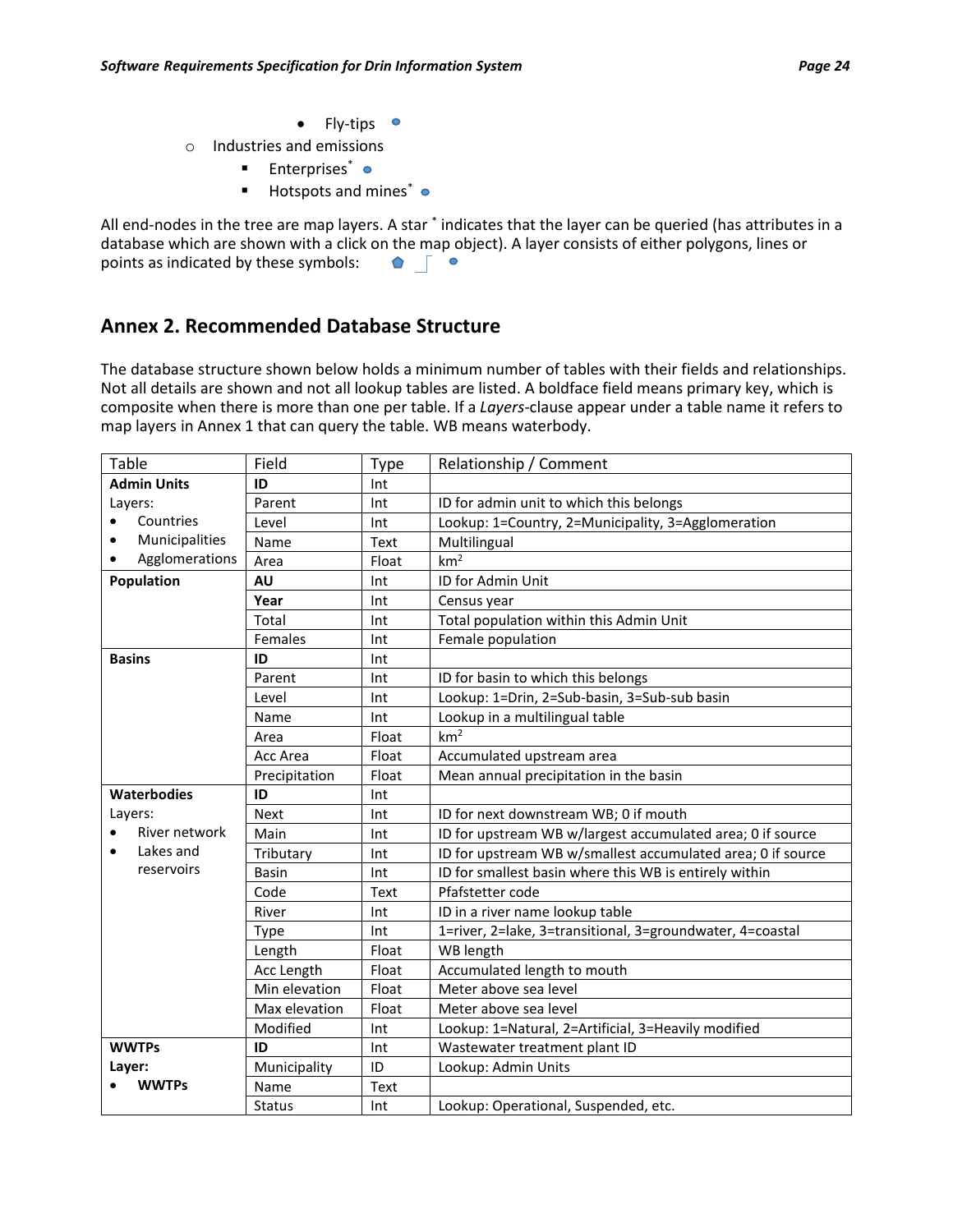|           |                    | Start year           | Int      |                                                                  |
|-----------|--------------------|----------------------|----------|------------------------------------------------------------------|
|           |                    | Efficiency           | Float    | %                                                                |
|           |                    | Method               | Int      | Lookup: 1=Primary, 2=Secondary, 3=Tertiary treatment             |
|           |                    | Design capacity      | Float    |                                                                  |
|           |                    | Operational          | Float    |                                                                  |
|           |                    | capacity             |          |                                                                  |
|           | <b>Stations</b>    | ID                   | Int      | Monitoring stations                                              |
|           | Layers:            | Type                 | Int      | Lookup: 1=river water quality, 2=lake wq., 3=gauging station, 4- |
|           | River water        |                      |          | weather station, 5=groundwater borehole                          |
|           | quality            | Subtype              | Int      | Lookup examples: Active, Suspended, Terminated, Unknown          |
|           | sampling sites     | Compliance           | Float    | Shown as %. See WM 11.                                           |
| $\bullet$ | Lake water         | Name                 | Text     | Multilingual                                                     |
|           | quality            | Code                 | Text     |                                                                  |
|           | sampling sites     | Χ                    | Float    | X-coordinate if UTM, longitude if lat/long                       |
| ٠         | Gauging            | Υ                    | Float    | Y-coordinate if UTM, latitude if lat/long                        |
|           | stations           | WB                   | Int      | ID for nearest waterbody                                         |
|           | Weather            | AU                   | Int      | ID for smallest admin unit to which this belongs                 |
| ٠         |                    | Start year           | Int      |                                                                  |
|           | stations           | End year             | Int      |                                                                  |
|           | Wells              | Photo                | Link     |                                                                  |
|           |                    | Sol                  | Text     | Source of Information including links to labs, etc.              |
|           | <b>Parameters</b>  | ID                   | Int      |                                                                  |
|           |                    | Type                 | Int      | Same as Type in Stations table                                   |
|           |                    | Name                 | Text     | E.g.: BOD                                                        |
|           |                    | Symbol               | Text     | E.g.: Biochemical Oxygen Demand                                  |
|           |                    | Unit                 | Text/Int | Unit of measurement; could be lookup. E.g.: mg/l                 |
|           |                    | Code                 | Text     | Laboratory code                                                  |
|           |                    | Std Lim Lo           | Float    | Lower standard limit (if any)                                    |
|           |                    | Std Lim Hi           | Float    | Upper standard limit (if any)                                    |
|           |                    | LoD                  | Float    | Limit of detection (if applicable)                               |
|           |                    | CAS                  | Int      | Lookup: Chemical Abstract Sservices or similar identifier        |
|           |                    | Method               | Int      | Lookup: Analytical method, WMO practice etc.                     |
|           |                    | Min                  | Float    | Absolute smallest value for this parameter (to catch typos)      |
|           |                    | Max                  | Float    | Absolute largest value for this parameter (to catch typos)       |
|           |                    | Rule                 | Text     | Inequality to catch inter-parametric errors, e.g. >BOD for COD   |
|           |                    | Fraction             | Int      | Lookup: 1=total, 2=dissolved, 3=suspended particulate matter     |
|           |                    | Format               | Int      | Lookup for how numbers are presented (decimals, % etc.)          |
|           |                    | Formula              | Text     | Used to calculate derived parameters like DO% and ammonia        |
|           | <b>Samples</b>     | <b>Station</b>       | Int      | ID for station                                                   |
|           |                    | Parameter            | Int      | ID for parameter                                                 |
|           |                    | <b>Sampling Time</b> | Date     |                                                                  |
|           |                    | Value                | Float    | From lab or in situ                                              |
|           |                    | Flag                 | Int      | Lookup: used for outliers, rule violators etc.                   |
|           | <b>Profiles</b>    | <b>Station</b>       | Int      | ID for station                                                   |
|           |                    | Parameter            | Int      | ID for parameter                                                 |
|           |                    | <b>Sampling Time</b> | Date     |                                                                  |
|           |                    | <b>Depth</b>         | Float    | Meters below surface                                             |
|           |                    | Value                | Float    | From lab or in situ                                              |
|           |                    | Flag                 | Int      | Lookup: used for outliers, rule violators etc.                   |
|           | <b>Enterprises</b> | ID                   | Int      |                                                                  |
| Layer:    |                    | Name                 | Text     |                                                                  |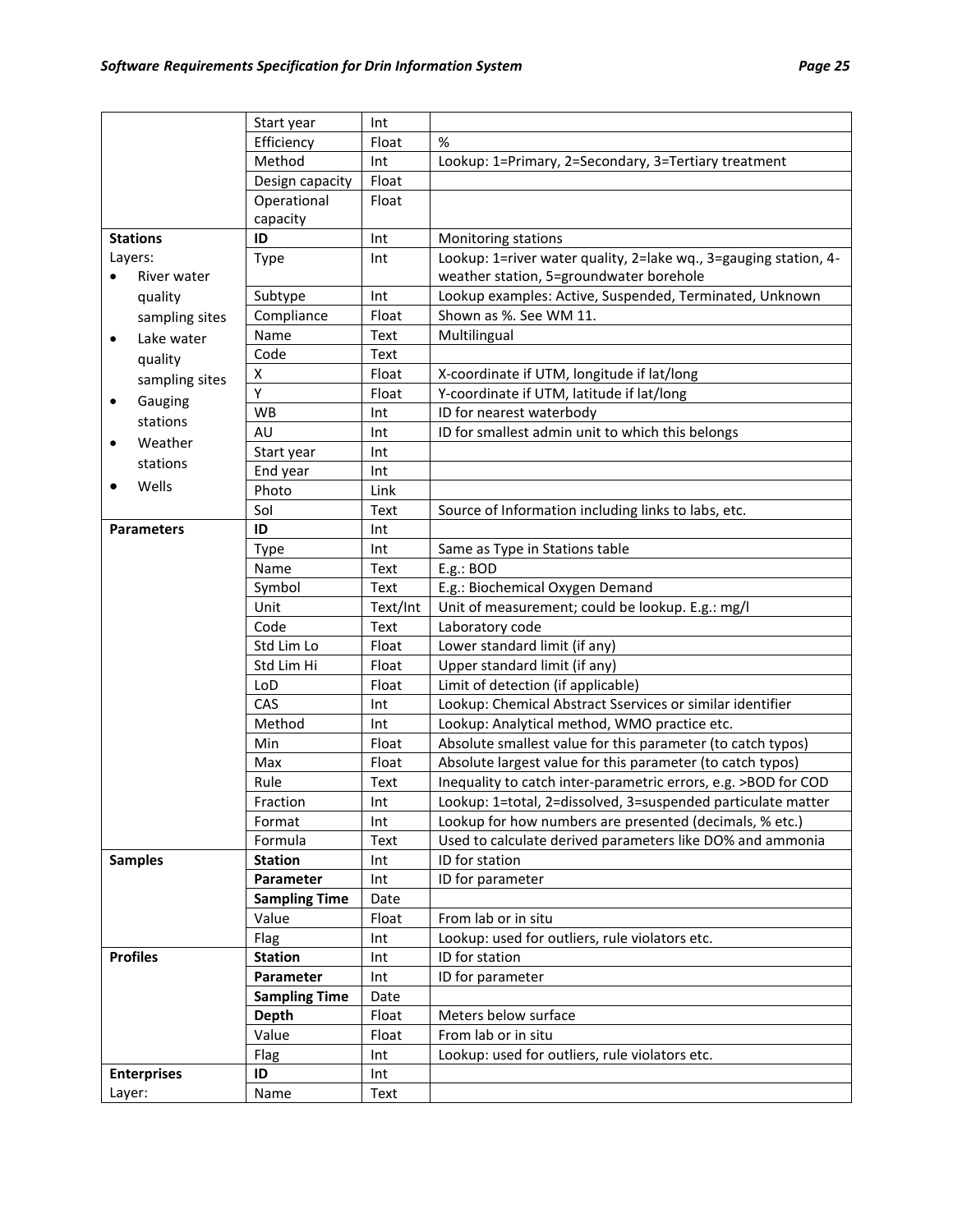| Industries        | Link            | Link        | Homepage for the enterprise                           |  |
|-------------------|-----------------|-------------|-------------------------------------------------------|--|
|                   | <b>WB</b>       | Int         | ID for nearest waterbody                              |  |
|                   | AU              | Int         | ID for smallest admin unit to which this belongs      |  |
|                   | Type            | Int         | Lookup: <b>ISIC</b> (UN)                              |  |
|                   | <b>IPPC</b>     | Bool        | See also WM 11                                        |  |
|                   | Water           | Float       | $m^3$ /year                                           |  |
|                   | abstraction     |             |                                                       |  |
| Emissions         |                 | Text        |                                                       |  |
|                   | Number of       | Int         |                                                       |  |
|                   | employees       |             |                                                       |  |
|                   | Production rate | Text        |                                                       |  |
| <b>Hotspots</b>   | ID              | Int         |                                                       |  |
| Layer:            | <b>WB</b>       | Int         | ID for nearest waterbody                              |  |
| Hotspots          | AU              | Int         | ID for smallest admin unit to which this belongs      |  |
|                   | Description     | Text        |                                                       |  |
| <b>Layer Tree</b> | ID              | Int         |                                                       |  |
|                   | Parent          | Int         | ID for parent node or 0 if root                       |  |
|                   | Label           | Text        | Multilingual text on the branch of the tree           |  |
|                   | Tooltip         | Text        | Multilingual tooltip when hovering over on the branch |  |
|                   | Shapefile       | Text        | Some kind of link between end-node and map layer      |  |
| <b>Users</b>      | ID              | Text        | Unique user-ID                                        |  |
|                   | Password        | Text        | Encrypted password (e.g. SHA-2)                       |  |
|                   | Authorization   | <b>Bits</b> | Bitmask with credentials for this user                |  |
|                   | Email           | Text        |                                                       |  |
|                   | Phone           | Text        |                                                       |  |